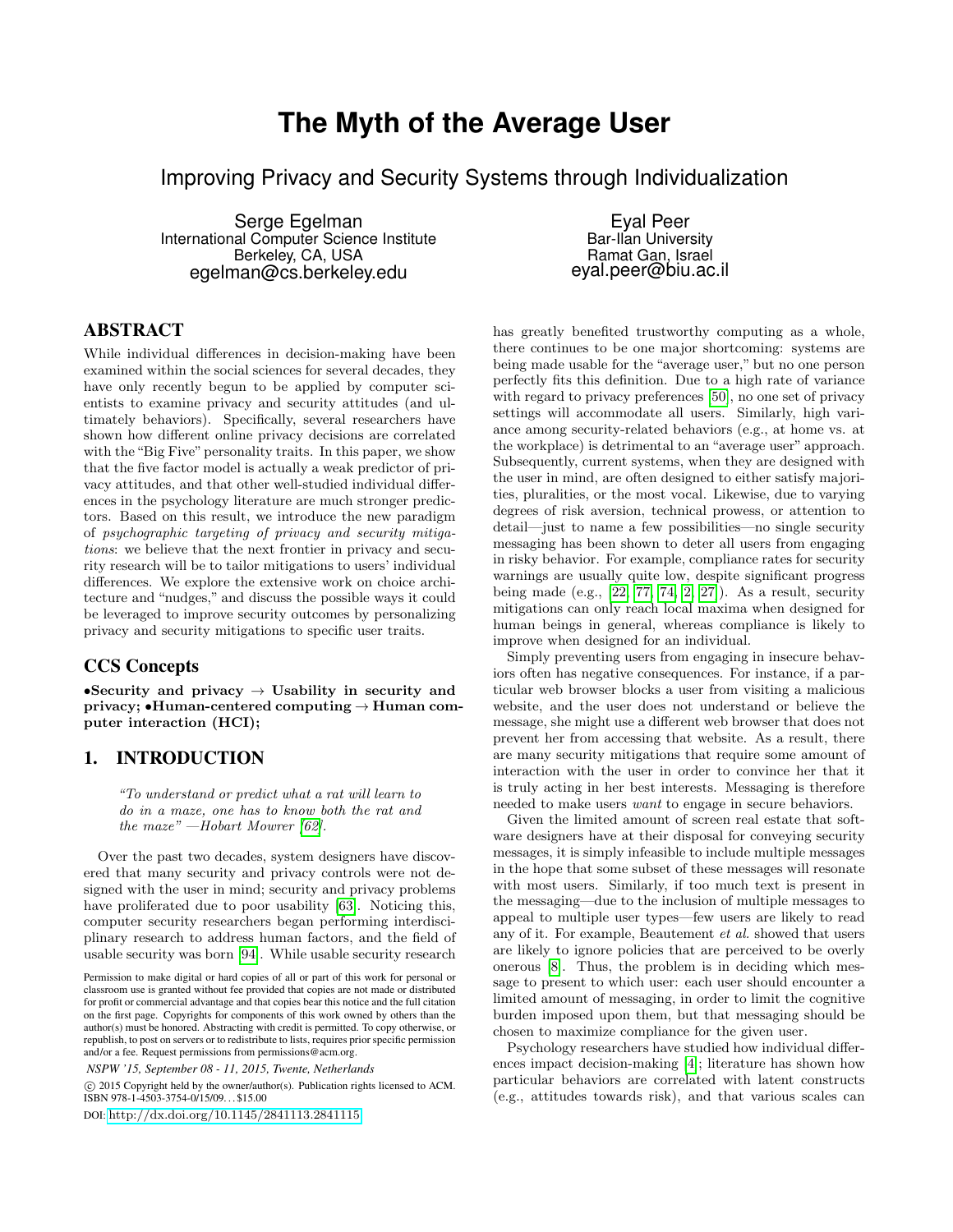be used to measure those constructs. If some of these constructs are also predictive of privacy preferences, then measurements of those latent constructs (e.g., using scales or observations of related behaviors) can be used to infer an individual's privacy preferences without directly asking her. Similarly, if other constructs are correlated with security decision-making, then measurements of those constructs can be used to tailor security messaging to result in better security outcomes (e.g., warning messages that appear more salient, and are therefore more likely to be obeyed [\[12\]](#page-10-3)).

The goal of studying individual differences in decisionmaking is to deepen the understanding of a certain decisionmaking phenomena and explore whether a certain effect is more pronounced for individuals who exhibit a high or low degree in one or more individual trait measures. For example, several studies have shown that individuals with low numeracy are less likely to understand health risks that are presented to them, and that they are more susceptible to effects of mood and how the information is presented, framed or ordered [\[68\]](#page-12-3). Some preliminary evidence also exists for how individual differences predict privacy attitudes: for instance, Pedersen showed that individuals showing low selfesteem are more likely to seek solitude [\[65\]](#page-11-3). System designers may be able to apply this knowledge by creating more restrictive default privacy settings for individuals who are deemed to have lower self-esteem (or vice versa).

In the marketing literature, researchers have long understood and exploited the knowledge that different people react differently to the same stimuli. For instance, Kotler and Keller outline several ways in which marketers target different "segments" of the population by modifying materials to fit target audiences [\[49\]](#page-11-4). They discuss four categories of segmentation: geographic, demographic, psychographic, and behavioral. These market segmentation techniques have been in use for over 50 years [\[73\]](#page-12-4). While geographic and demographic targeting of advertisements are widely known, and behavioral advertising has recently received a lot of attention in the privacy research community (e.g., [\[61,](#page-11-5) [60\]](#page-11-6)), fewer people are likely aware that psychographic factors are also used for segmentation. Psychographic segmentation involves targeting different groups based on their attitudes and beliefs [\[13\]](#page-10-4). For instance, Issenberg reported that focus groups of undecided voters in the 2008 election were subjected to psychometric tests to determine whether certain campaign commercials were more effective at persuading "rational" versus "emotional" decision-makers (i.e., voters were segmented based on decision-making styles) [\[39\]](#page-11-7).

In this paper, we introduce the following new paradigm: psychographic targeting of privacy and security mitigations. We believe that users will only be able to approach making optimal privacy and security decisions if the interfaces with which they interact are specifically targeted at their individual traits, through the use of psychographic segmentation. The corollary to this is that by continuing to design for the average user, we will continue to satisfice. Through the implementation of this paradigm, we envision a future in which systems automatically infer the traits of their users, either by directly asking them questions that can be used for segmentation, or unobtrusively through the observation and classification of their behaviors. Once traits are inferred, systems can then dynamically modify human-computer interfaces, so that the interfaces with which humans interact are tailored to their specific traits. For instance, once a system infers that the user is prone to making gut decisions (e.g., based on observations of her interactions with other types of messaging or interfaces), it may decide to dynamically alter a security warning to provoke more of a visceral reaction; whereas if it infers that the user is very calculating, it may dynamically alter the same warning to state a succinct threat model. This type of targeting is needed because neither framing by itself is likely to resonate with all users: a succinct threat model is unlikely to be read by those prone to making gut decisions and an attention-grabbing warning is unlikely to resonate with rational decision-makers if it also does not succinctly explain the threat model. Applying both frames is also unlikely to be successful as the resulting warning message might impose too great a cognitive burden for either user type to pay enough attention to understand the recommended course of action. Thus, these two groups need to be segmented and provided with tailored messaging.

In this paper, we describe an initial set of experiments that we performed to show how certain individual differences are predictive of privacy and security attitudes and behaviors. Contrary to the existing literature on predicting privacy preferences using personality traits, we show that the "Big 5" model is a very weak predictor of privacy preferences, relative to other well-studied individual differences in the psychology literature. Based on this result, we argue that significant research is needed to better understand the individual differences that are most predictive of privacy and security behaviors. Finally, we discuss how these findings could be applied to future systems so that they can tailor their privacy and security mitigations to specific psychographic factors, in order to yield better privacy and security outcomes.

# <span id="page-1-0"></span>2. RELATED WORK

Individual differences have been previously used to predict, and explain, why different people respond differently to the same stimuli, and work on these questions has been carried out in psychology, marketing, decision-making research, and (to a limited degree) computer security.

# 2.1 Psychology and Marketing

Ever since Ajzen's Theory of Planned Behavior [\[1\]](#page-9-2), which posited attitudes, alongside beliefs and subjective norms, as drivers of intentions and behavior, researchers in psychology and other domains have sought to identify attitudinal and trait measures that can predict people's behavior. For example, traits such as emotional intelligence have been shown to be strong predictors of various health-related behaviors [\[58\]](#page-11-8). The Big 5 personality model, also known as the "five factor model," is one of the most widely used personality models in the field of psychology [\[19\]](#page-10-5). The five dimensions are:

- Openness to new experiences: the extent to which someone seeks intellectual stimulation.
- Conscientiousness: the extent to which someone is organized or self-disciplined.
- Extraversion: the extent to which someone is outgoing and enjoys socializing.
- Agreeableness: the extent to which someone is compassionate or empathetic.
- Emotional Stability: the extent to which someone is stable versus neurotic, insecure, or nervous.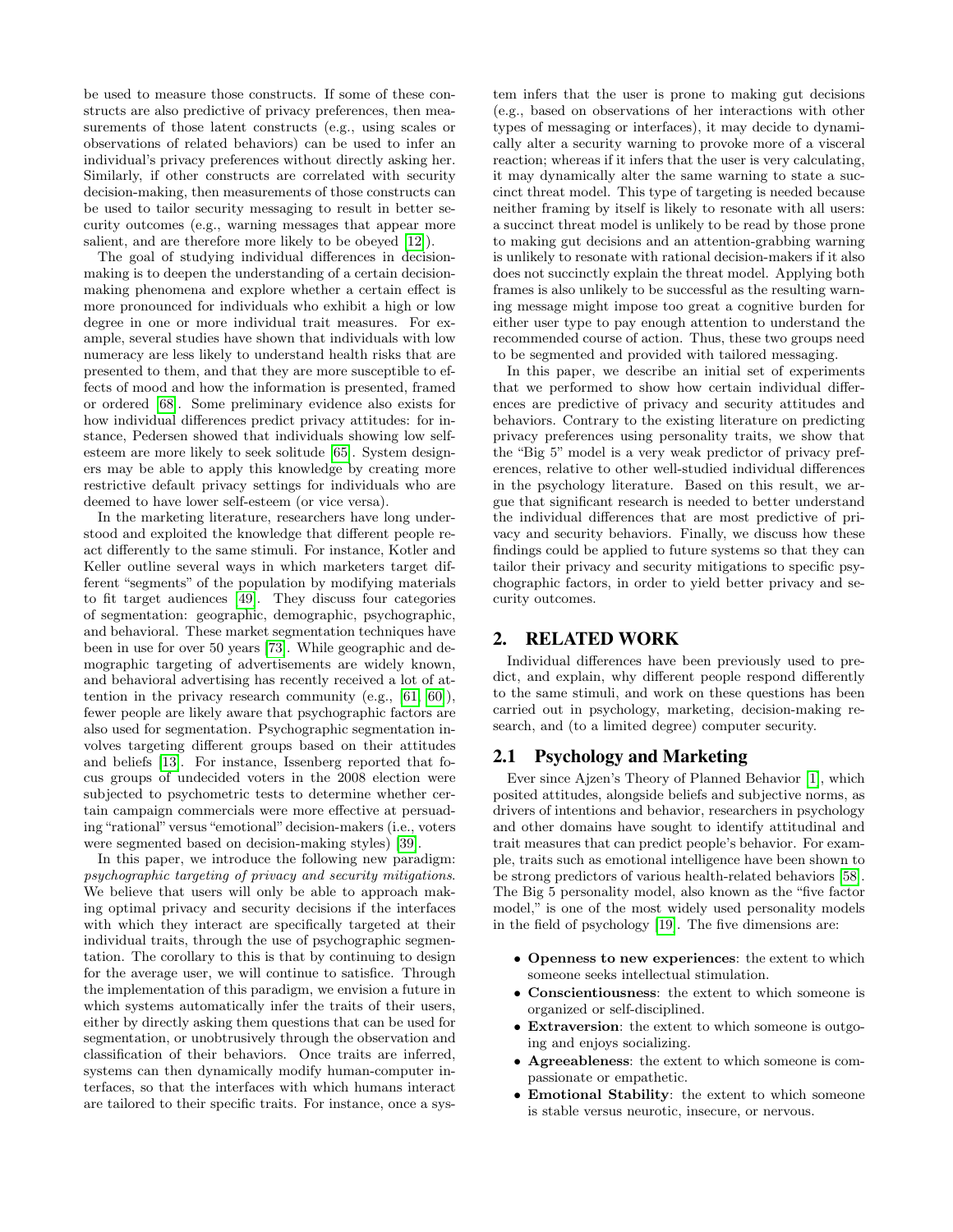Review of the correlates of personality dispositions (e.g., the Big 5 personality traits) show they are associated with happiness, physical and psychological health, quality of relationships, occupational choice, satisfaction, and performance, as well as community involvement, criminal activity, and political ideology [\[69\]](#page-12-5). Marketers have recognized the value of identifying individual differences among consumers and, as stated earlier, target different "segments" of the population by modifying materials to fit target audiences [\[49\]](#page-11-4). Accordingly, some researchers focused on discerning individual differences that could be used to customize marketing and advertising efforts (e.g., [\[17,](#page-10-6) [55,](#page-11-9) [37\]](#page-11-10)). For example, one of the individual differences investigated has been people's Need for Cognition (NFC) [\[15\]](#page-10-7). This propensity to seek and process information has been found as a strong mediator in how different people evaluate products [\[36\]](#page-11-11), respond to different messages and persuasion methods [\[16\]](#page-10-8), or different advertisements [\[93\]](#page-12-6). Relatedly, particularly effective has been the growing use of consumers' personal information for online targeted or behavioral advertising [\[91\]](#page-12-7). The privacy implications of behavioral advertising aside (e.g., [\[61,](#page-11-5) [90,](#page-12-8) [81\]](#page-12-9)), individual differences play a substantive role in how different consumers respond to different stimuli.

At their core, the marketing field has a lot in common with the field of computer security. One field employs skilled artisans who craft messages that they believe are very important, but would otherwise receive little attention. The goal of these writers is to use these messages to convince the general public to pay certain costs—monetary or otherwise—in order to receive potential benefits that would otherwise not be obvious to the general public. The other involves mass communication via radio, television, and print.

# 2.2 Individual Differences in Decision-Making

Studying how individual differences affect people's decisions has flourished in the decision-making literature in the last decade (e.g., [\[75\]](#page-12-10)), up to the point that a Decision Mak-ing Individual Differences Inventory<sup>[1](#page-2-0)</sup> was assembled by various researchers. This online repository contains an extensive array of individual differences measures that relate to decision style or decision approach, measures of risk attitudes and behaviors, cognitive abilities, motivational mea-sures, personality traits, and more.<sup>[2](#page-2-1)</sup>

Researchers who study individual differences in decisionmaking seek to explore whether a certain effect, which was found to be relevant to many people in general, is, in fact, more or less pronounced for certain individuals who exhibit a high or low degree in a certain trait measure. For example, research has shown how framing the same decision in positive versus negative manners affects judgments and choices [\[79\]](#page-12-11). A "95% fat free" yogurt is, usually, judged as having higher quality, and chosen more often, than a "5% fat" yogurt [\[53\]](#page-11-12). While this has been shown to be true on average, subsequent studies have shown that, in fact, people who scored high on the "conscientiousness" measure (one of the Big 5 personality traits) were less likely to be influenced by this subtle framing, whereas those high in "agreeableness" were more likely to exhibit the effect [\[52\]](#page-11-13). Similarly, such framing effects have been shown to occur mostly amongst participants with high NFC [\[72\]](#page-12-12).

Other individual differences measures have also been studied in relation to various situations and decisions. The Cognitive Reflection Task involves three puzzles intended to generate a first intuitive (but wrong) response, which is altered only upon reflection [\[30\]](#page-10-9). For instance:

"A bat and a ball cost \$1.10 in total. The bat costs \$1.00 more than the ball. How much does the ball cost?"

In this case, the correct answer is that the ball costs \$0.05, whereas the incorrect "gut" response is \$0.10. Individual differences in people's ability to correctly answer these questions has been found to be related to their ability to make better inter-temporal decisions (higher patience) as well as improved consideration of decisions' risks. The General Decision Making Style (GDMS) was designed to assess how individuals approach decisions. It distinguishes between five decision styles: a rational style emphasizes "a thorough search for and logical evaluation of alternatives; an avoidant style emphasizes postponing and avoiding decisions; a dependent style emphasizes "a search for advice and direction from others;" an intuitive style emphasizes "a reliance on hunches and feelings," and a spontaneous style emphasizes "a sense of immediacy and a desire to get through the decision-making process as soon as possible" [\[71\]](#page-12-13). The GDMS has been found to predict various outcomes such as job satisfaction [\[7\]](#page-9-3) and choice of a college major [\[31\]](#page-10-10), to name just a couple of examples. Another example is the Domain-Specific Risk-Taking (DoSpeRT) scale [\[10\]](#page-10-11), which assesses people's propensity to engage in various types of risky behavior in different domains: financial, health/safety, recreational, ethical, and social. This scale has been used to predict various risk-related behaviors in various domains such as investments for retirement [\[33\]](#page-10-12), alcohol misuse [\[20\]](#page-10-13), and so forth. These examples illustrate how researchers are more and more engaged in searching for possible mediators and explaining factors that could explicate the mechanisms underlying decision-making phenomena.

# 2.3 Choice Architecture and Nudges

A sub-field in decision-making research focuses on how parameters of the choice architecture (e.g., framing, order, defaults, etc.) impact people's choices [\[78\]](#page-12-14). In a recent review [\[43\]](#page-11-14), several general "tools" or "nudges" have been identified as effective in promoting safer, healthier, more beneficial, or more moral choices and behaviors. For example, the use of defaults has been shown to promote better investment and pension decisions [\[56\]](#page-11-15), as well as enrollment in organ donation programs [\[42\]](#page-11-16).

Although defaults have a considerable impact on people's choices and behavior, Johnson et al. suggested that some choice architecture tools could be employed better when certain characteristics of the decision-maker are known [\[43\]](#page-11-14). For example, nudging home-owners to reduce energy use by showing how they compare against their neighbors only impacted liberal, and not conservative, households [\[18\]](#page-10-14). Some work has indeed followed this direction. For example, a stream of research has focused on identifying the people who are more likely to better comprehend information relating to risks (mainly numerical information relating to health risks) and developed a scale of "numeracy" that measures people's ability to understand and use numerical information [\[54\]](#page-11-17). Several studies have shown that individuals with

<span id="page-2-0"></span><sup>1</sup>http://www.sjdm.org/dmidi

<span id="page-2-1"></span><sup>&</sup>lt;sup>2</sup>For a review of some of the measures, see Appelt *et al.* [\[4\]](#page-9-1).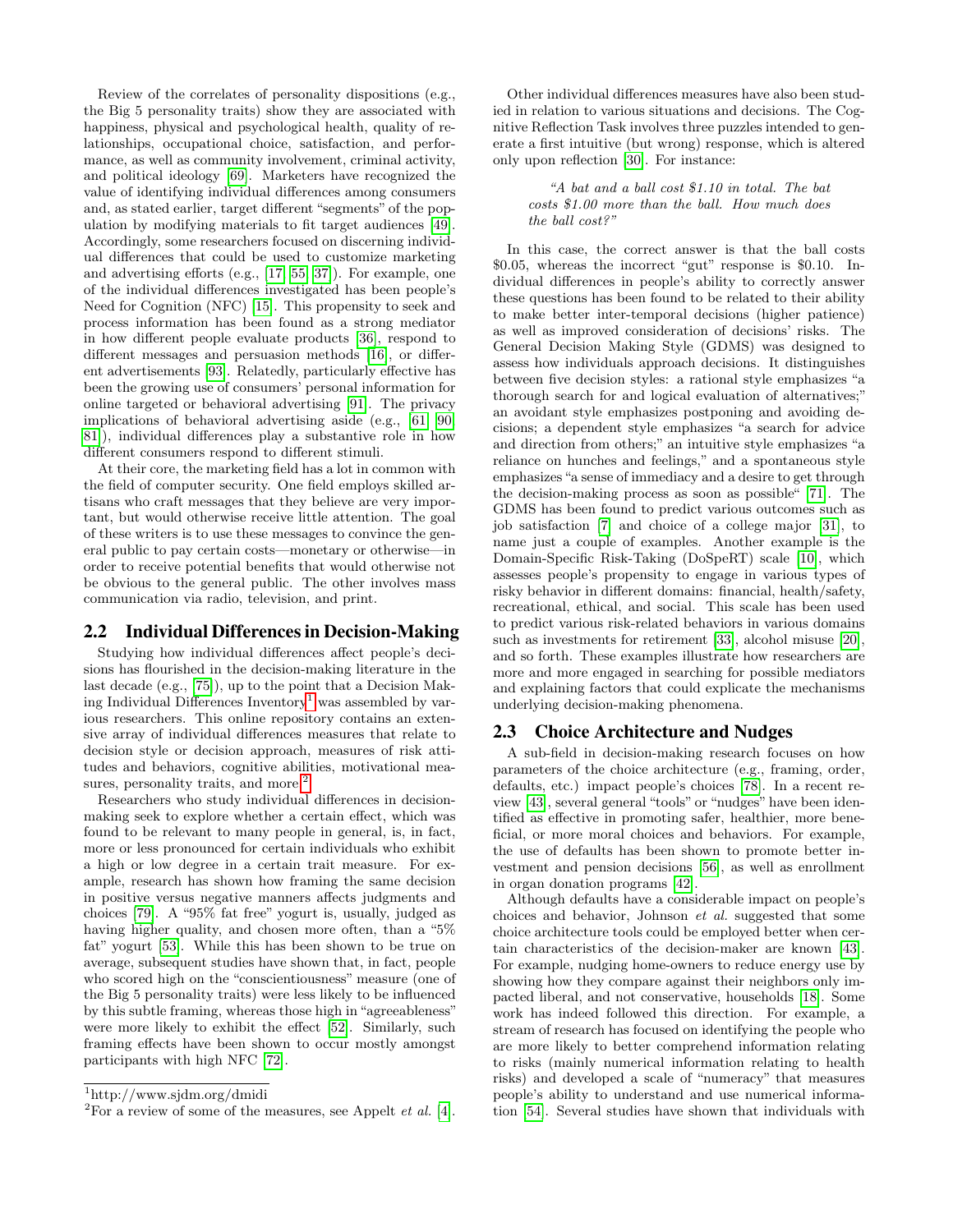low numeracy are less likely to understand health risks that are presented to them, and that they are more susceptible to effects of mood and how the information is presented, framed or ordered [\[68\]](#page-12-3). Additionally, low numeracy participants seem to take less advantage of numerical information presented to them and thus make suboptimal decisions [\[66\]](#page-11-18). The implications of this are that nudges should be tested on various different populations, and once a nudge is revealed to have higher potency among specific populations, a more "targeted" nudging approach could be employed, and is expected to produce better results [\[43\]](#page-11-14). We hypothesize that many of these effects also apply to security decision-making (e.g., low numeracy individuals may require different security warnings than high numeracy individuals).

# 2.4 Security Mitigations and Nudges

Several models have been proposed to help analyze why humans make poor security decisions (e.g., [\[86,](#page-12-15) [21\]](#page-10-15)), and researchers have used these models to offer recommendations. For instance, Wu et al. showed that passive notifications can be ignored when they are not at users' loci of attention [\[88\]](#page-12-16). Egelman et al. showed that when less-frequent high-risk warnings appear similar to frequent low-risk security warnings, users start to ignore both [\[22\]](#page-10-0). Felt et al. showed that smartphone permission warnings are overlooked because they occur too frequently and with poor timing [\[26\]](#page-10-16). Egelman and Schechter showed that when a clear threat model is not communicated, users may not believe a risk applies to them [\[24\]](#page-10-17). In this vein, usable security research has greatly improved the security interventions to which users are exposed.

At the same time, the improvements that the aforementioned studies yielded, while statistically significant over the status quo, still leave much to be desired. For instance, Sunshine et al. observed that click-through rates on certificate warnings were reduced from 90% to around 50%, when those warnings were designed following usable security guidelines [\[77\]](#page-12-1), which suggests that half the population are still likely to become victimized. Reeder et al. showed that user-centric access control policy authoring interfaces can increase accuracy from 57% to 84% [\[67\]](#page-12-17). However, most of this usable security research has focused on improving security by examining average human behavior and offering guidance for how interfaces used by all users could be improved. It is possible (indeed, likely) that the average gains are small because the improvements were only effective on a subset of users. For instance, Felt et al. found that by adding a picture of a criminal to the Chrome SSL warning, clickthrough rates significantly decreased from 67.9% to 66.5% [\[27\]](#page-10-1). It is possible that the reason for this small average effect was that the new imagery only resonated with a small percentage of the population, and therefore different imagery should be shown to the rest of the population. It is also possible that the change increased compliance for one subset of the population, while decreasing it for another subset. We posit that further gains can be made by differentiating users according to individual traits and offering different intervention designs based on those traits, similarly to how marketers use segmentation to better target advertisements to those most receptive to a particular message.

Moreover, we posit that security and privacy mitigations could be improved in two substantial ways. First, applying lessons from the choice architecture and decision-making literature to design and implement security and privacy mitigations could improve the effectiveness of these interventions. Indeed, some studies have already employed the nudging paradigm to privacy and security (e.g., [\[85,](#page-12-18) [6,](#page-9-4) [84,](#page-12-19) [83,](#page-12-20) [3\]](#page-9-5)). While these studies have effectively used nudges, there is still much to be explored and learned; we believe that a more comprehensive, theory-driven approach to the design and implementation of security and privacy nudges could prove more successful.

The second manner by which security and privacy mitigations could be improved, we argue, is by tailoring them according to users' individual differences. This approach has been successfully used in other domains, such as decisionmaking and marketing (as previously outlined), but has rarely been applied to security or privacy behavior. One recent study suggested individual differences may indeed play a role in certain security choices, such as choosing a wireless network, and presented preliminary results that certain nudges may work better on non-experts than on experts [\[40\]](#page-11-19). Both Arianezhad et al. and Kelley et al. showed that experts examine security cues differently than non-experts [\[5,](#page-9-6) [47\]](#page-11-20). Xu et al. showed that privacy behaviors and intentions in organizational settings are mediated by individual concern levels [\[89\]](#page-12-21). Finally, both Garg et al. and Blythe et al. showed that risk communication should be targeted based on demographic factors [\[32,](#page-10-18) [12\]](#page-10-3). Although these studies are relevant to our work, we are not aware of any other research to tailor privacy and security mitigations based on psychographic individual differences.

Most related to this new paradigm, others have examined how privacy preferences may be predicted by using the Big 5 model. For instance, Junglas *et al.* found that agreeableness, conscientiousness, and openness to new experiences all correlate with an individual's concern for using location-based services [\[46\]](#page-11-21). Korzaan and Boswell found that agreeableness correlated with "concern for information privacy" [\[48\]](#page-11-22). These correlations go beyond self-reported privacy concerns, and can also be observed with regard to behaviors: Gou et al. found that aspects of users' public Twitter tweets can be used to infer their Big 5 dimensions [\[35\]](#page-10-19).

Although researchers have examined the relationship between privacy attitudes and personality, there is little (if any) research about how other individual differences—beyond the Big 5 traits—predict people's privacy attitudes and behaviors. In fact, as we show in the next section, the Big 5 traits are very weak predictors of privacy attitudes, relative to other well-studied individual differences in the psychology literature. Exploring the effect of individual differences on self-disclosure behaviors and preferences may lead to systems that better empower users to act according to their stated privacy preferences. Similarly, since we are unaware of any previous research that has examined how security attitudes and behaviors may correlate with individual differences, we believe that exploring this may lead to higher compliance rates with security messaging.

# 3. PREDICTING PRIVACY ATTITUDES

We conducted two experiments to correlate psychometrics with privacy attitudes and behaviors. First, we examined whether personality traits—as measured by the Big 5 model—correlate with privacy preferences and privacypreserving behaviors. Subjects completed the Ten Item Personality Inventory (TIPI) [\[34\]](#page-10-20), which we found to weakly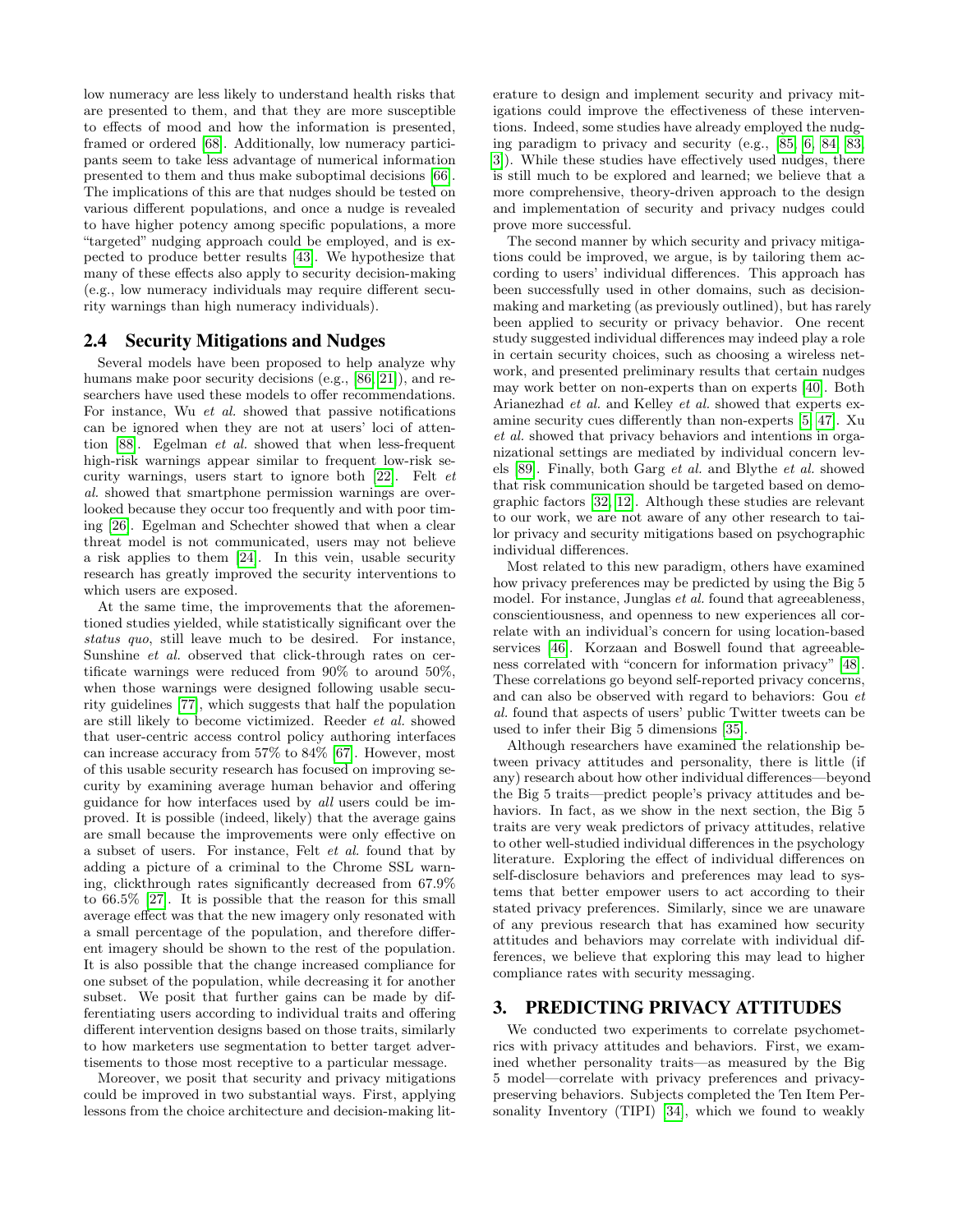correlate with privacy attitudes and privacy-preserving behaviors. Next, we performed a followup experiment to show that constructs relating to risk-taking and decision-making style are much stronger predictors of privacy attitudes. The results of these experiments suggest that psychographic segmentation of privacy and security mitigations is feasible, and that performing this segmentation based on decision-making and risk-taking attitudes is a reasonable starting point.

## 3.1 Experiment 1: Personality

Our first experiment focused on personality traits (i.e., the Big 5 model [\[19\]](#page-10-5)) as potential predictors of privacy preferences and behaviors. While we observed that personality traits correlate with preferences and behaviors, consistent with prior research, the overall predictive value is quite low. In this section, we describe our method and result.

#### *3.1.1 Method*

In this experiment, participants completed a personality test, as well as several different privacy metrics, which measured both stated preferences (i.e., privacy attitudes) and observed behaviors (i.e., participants' willingness to disclose private information about themselves). The order in which they completed each test was randomized, as was the question ordering within each test.

We measured participants' personality dimensions using the Ten Item Personality Index (TIPI) [\[34\]](#page-10-20), a 10-question survey instrument featuring two questions per personality dimension.<sup>[3](#page-4-0)</sup> Each question is answered using a Likert scale. We used the five dimensions as independent variables in a regression, which also included demographic factors (i.e., gender, income, and education level) as covariates. Thus, each regression model featured eight independent variables.

Our dependent variables consisted of various privacy attitude and behavior metrics. We examined privacy attitudes using the Privacy Concerns Scale (PCS) [\[14\]](#page-10-21). The PCS is a set of 16 Likert-scale questions used to evaluate privacy attitudes on a unidimensional scale with regard to how concerned Internet users are with various scenarios involving misuse of personal information. We also used both the Westin Index [\[51\]](#page-11-23) and the Internet Users Information Privacy Concerns (IUIPC) scale [\[57\]](#page-11-24). The Westin Index measures consumers' general attitudes about privacy using 3 Likert-scale questions that segment the population into three categories: "Fundamentalists,""Pragmatists," and the "Unconcerned." Despite being used for several decades [\[50\]](#page-11-2), researchers have recently raised questions about its validity [\[87\]](#page-12-22). The IUIPC scale features 10 Likert-scale questions evaluated across three dimensions: control over personal information ("Control"), awareness of privacy practices ("Awareness"), and data collection concerns ("Collection").

Finally, we measured privacy behaviors by examining participants' self-disclosure behaviors two different ways. First, we used the 10-item Strahan-Gerbasi version of the Marlowe-Crowne Social Desirability Scale (SDS) [\[76\]](#page-12-23). The SDS measures social desirability bias, which is the propensity for people to respond to questions in ways that make them appear more desirable to others. To that end, the scale features 10 true/false statements; half reflect rare socially desirable behaviors (e.g., "I am always a good listener"),

whereas the other half reflect common socially undesirable behaviors (e.g., "I sometimes try to get even rather than forgive and forget"). We coded the SDS responses by adding the number of "true" responses to socially undesirable traits with the number of responses of "false" to socially desirable traits. Thus, self-disclosure scores ranged from 0 to 10.

Our second metric for self-disclosure behaviors was an unethical behaviors scale developed by John et al. [\[41\]](#page-11-25). This scale included 14 items about unethical or immoral behaviors (e.g., "Have you ever stolen anything worth more than \$25?") to which participants could respond from 1 (never) to 5 (many times) or skip the item if they wished not to answer it. We followed John et al. and coded responses for all items in terms of "Affirmative Admissions Rates" (AARs) [\[41\]](#page-11-25), which represented the frequency with which participants reported engaging in the unethical or immoral behaviors (i.e., not selecting "never" or skipping the item). We examined the correlation between AARs and SDS scores ( $r = 0.243$ ,  $p < 0.0005$ ) and observed that because they were correlated, the AARs were likely measuring both participants' willingness to admit to unethical behaviors, as well as their actual propensity to engage in them.

To examine whether and how personality traits (measured by the TIPI) predict privacy attitudes and self-disclosure, we ran multiple regression analyses using TIPI, gender, education level and income level as predictors on the following dependent variables: PCS, IUIPC (both overall and the 3 sub-scales), Westin Index, disclosure of socially undesirable traits (SDS) and disclosure of unethical behavior (AARs).

To minimize the likelihood of participants selecting responses to questions at random, we included two attentioncheck questions. First, the beginning of the survey featured the following instructions and questions:

This study requires you to voice your opinion using the scales below. It is important that you take the time to read all instructions and that you read questions carefully before you answer them. Previous research on preferences has found that some people do not take the time to read everything that is displayed in the questionnaire. The questions below serve to test whether you actually take the time to do so. Therefore, if you read this, please answer 'three' on the first question, add three to that number and use the result as the answer on the second question. Thank you for participating and taking the time to read all instructions.

I would prefer to live in a large city rather than a small city. [Strongly disagree  $(1)$ ,  $(2)$ ,  $(3)$ ,  $(4)$ ,  $(5)$ ,  $(6)$ , Strongly agree  $(7)$ ]

I would prefer to live in a city with many cultural opportunities, even if the cost of living was *higher.* [Strongly disagree  $(1)$ ,  $(2)$ ,  $(3)$ ,  $(4)$ ,  $(5)$ , (6), Strongly agree (7)]

We gave participants two opportunities to select "3" and "6," respectively. Upon answering incorrectly a second time, we disqualified them from completing the survey. Additionally, we included an 11th item within the SDS questions: I do not read the questions in surveys. We filtered out participants who responded "true" to this question post hoc.

<span id="page-4-0"></span><sup>3</sup>The TIPI is one of the most frequently used instruments for measuring the Big 5 traits in the psychology literature, with over  $2,000$  citations.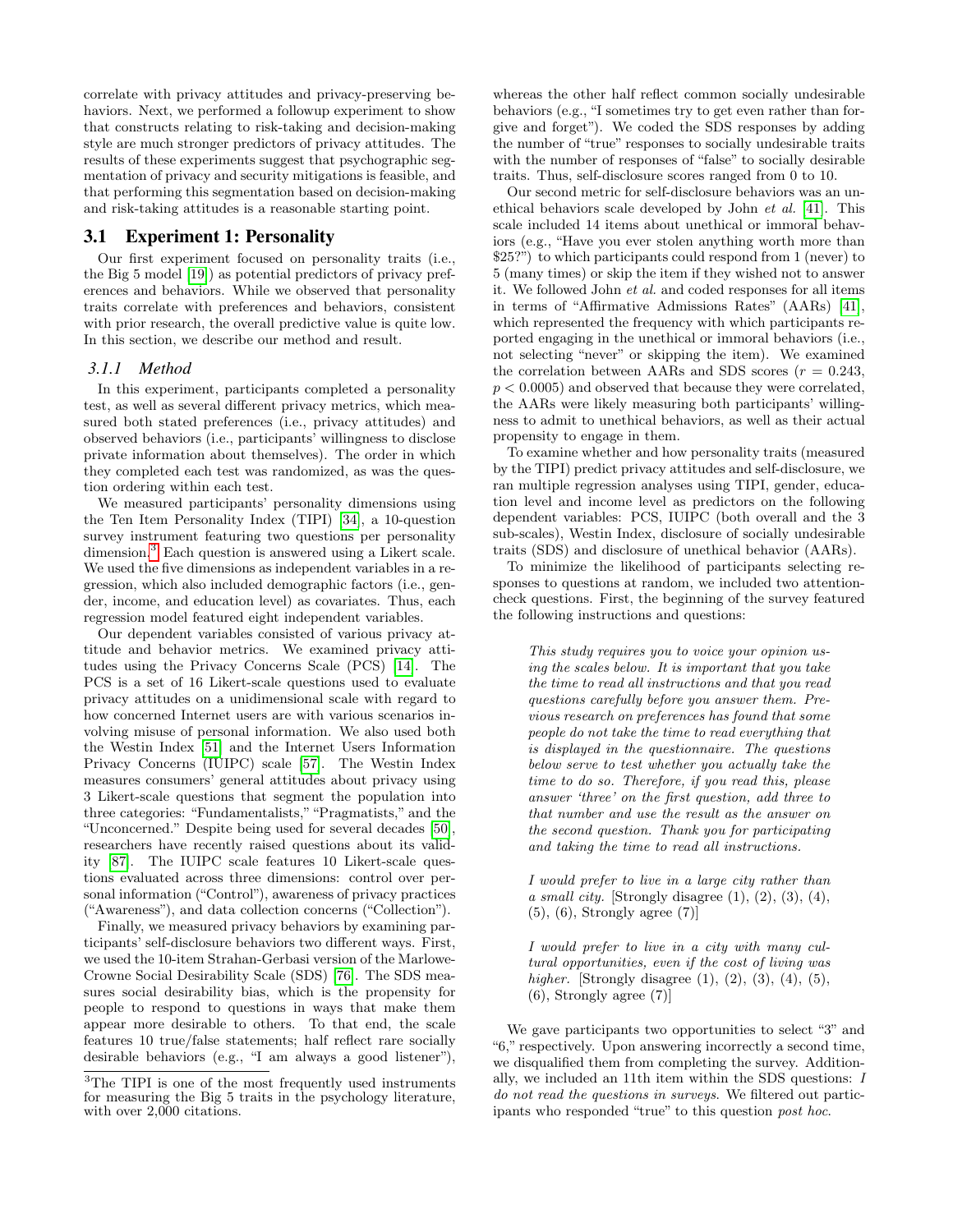We recruited 500 participants from Amazon's Mechanical Turk who were over 18, based in the U.S. (to control for language and culture), and with previous task completion rates above 95%. After filtering out 43 responses (8.6% of 500) based on the second attention-check question (i.e., those who incorrectly answered the first attention-check question were unable to submit the survey), we were left with a sample of 457 valid responses. This of course created a selection bias: we can only report on those who paid attention during the experiment, and therefore leave it as future work to determine how to study those who do not diligently complete online tasks without supervision.

Of our sample, 58.2% were male, and the mean age was 32.91 ( $\sigma = 11.19$ ). Most participants had either completed high school  $(33\%)$  or held a bachelor's degree  $(33.3\%)$  or an associate's degree (15.5%). Median income category was \$35K-\$50K and the majority of participants (79%) reported an income lower than \$75K per year.

#### *3.1.2 Results*

We performed Principal Component Analysis (PCA) to verify each scale's dimensionality and determined internal reliability using Cronbach's  $\alpha$ . PCA with Varimax rotation on the PCS showed two components with eigenvalues greater than 1 that predicted 58.72% of the total variance. However, the second component only added 8.26% to the predicted variance and the reliability of the entire scale was high ( $\alpha =$ .933) so we treated it as measuring one factor, as prescribed by Buchanan et al. [\[14\]](#page-10-21). Regarding the IUIPC, PCA showed the three original components predicted 75.18% of the total variance: Control ( $\alpha = .792$ ), Awareness ( $\alpha = .776$ ), and Collection ( $\alpha = .908$ ). We noted that one item was crossloaded on Collection (.495) and Awareness (.455). Based on the recommendations of Matsunaga [\[59\]](#page-11-26), we retained the original structure (keeping the item with its intended factor, Awareness). The Westin Index showed adequate reliability  $(\alpha = .692)$ , and we did not assess the internal reliability of the TIPI, as its authors recommend against it  $[34]$ <sup>[4](#page-5-0)</sup>

Table [1](#page-6-0) summarizes our regression analyses. As can be seen, the Big 5 personality traits had a low predictive ability towards the privacy scales, and the total predicted variance was less than 10% for all dependent variables. Among the personality sub-scales, only Agreeableness predicted the PCS (along with income level); Openness to new experiences was the highest and most stable predictor of IUIPC (overall and all sub-scales), followed by Conscientiousness (which predicted Awareness and Collection, but not Control), Agreeableness (which predicted only Awareness) and Extraversion (which predicted Control). Agreeableness also predicted SDS, followed by Conscientiousness, which also predicted AARs, as did Openness and income level.

For the Westin Index, which classifies individuals into three groups, we performed a multinomial regression analysis with the same predictors. Only education level showed a significant result in predicting classification to the three groups  $(\chi^2(14) = 23.95, p = .046)$ , while none of the other variables showed any significant prediction. This corroborates prior research showing that the Westin Index is a poor predictor of privacy preferences or behaviors [\[87\]](#page-12-22), and therefore we decided to not consider it further.

That the Big 5 model is a poor predictor of privacy attitudes and behaviors is not a surprise. Others showed that the Big 5 is unable to predict specific attitudes and behaviors because it only measures coarse concepts [\[38,](#page-11-27) [11,](#page-10-22) [70,](#page-12-24) [45\]](#page-11-28). Due to this shortcoming, we see little reason to believe that it would be any better at predicting security attitudes and behaviors (*vis-à-vis* privacy). As a result, we hypothesized that more granular measures from the decision-making literature may prove to be better predictors.

## 3.2 Experiment 2: Decision-Making

Based on the low predictive value of the Big 5 model on privacy attitudes and behaviors, we performed a second experiment that focused on individual differences in decisionmaking as potential predictors of privacy attitudes. Overall, we observed that decision-making style and risk-taking attitudes were much better predictors.

#### *3.2.1 Method*

We made three changes from our first experiment. First, we did not include the Westin Index, as it performed poorly compared to the other privacy attitudes scales. Second, we also chose not to include behavioral tendency measures (such as the SDS and admissions to unethical behaviors) and focused solely on privacy attitudes scales (i.e., the PCS and IUIPC). Finally, we decided to use decision-making psychometrics as our predictors: Need for Cognition (NFC) [\[15\]](#page-10-7), the General Decision Making Style (GDMS) scale [\[71\]](#page-12-13), and the Domain Specific Risk Attitude (DoSpeRT) scale [\[10\]](#page-10-11).

NFC is a unidimensional scale that measures tendency to engage in "thoughtful endeavors" [\[15\]](#page-10-7). The GDMS scale measures decision-making style across five dimensions (rational, avoidant, dependent, intuitive, and spontaneous) [\[71\]](#page-12-13). The DoSpeRT measures attitudes towards engaging in risks across five dimensions [\[10\]](#page-10-11): financial, health/safety, recreational, ethical, and social. Just as before, the order of all questionnaires was randomized between participants.

We recruited a new cohort of 500 participants from Amazon's Mechanical Turk and required that they had not participated in the previous experiment. Using the same screening requirements as in our previous experiment, we filtered out 4 responses (0.8% of 500). This left us with a sample of 496 participants. Almost half (51%) of our participants were male, and the mean age was 35.33 ( $\sigma = 11.6$ ). Most participants had either completed high school (33%) or held a bachelor's degree (33.5%) or an associate's degree (17.3%). Median income category was \$25K-\$50K and the majority of participants (87%) reported an income lower than \$75K per year. These demographics are very similar to those of our initial experiment.

#### *3.2.2 Results*

We first analyzed our data in terms of scale reliability. As before, PCS showed high reliability ( $\alpha = .936$ ). A confirmatory PCA on IUIPC showed the original three factors (this time all items loaded highest on their predicted factor), and the factors showed high reliability ( $\alpha = .805, .829, \text{ and}$ ) .908 for Control, Awareness and Collection, respectively). NFC also showed high reliability ( $\alpha = .952$ ). A confirmatory PCA on GDMS showed that the original five factors all had an eigenvalue larger than 1 and predicted a total of 68.18% of the variance. The factors included the different decision-making styles labeled Rational  $\alpha = .787$ , Avoidant

<span id="page-5-0"></span><sup>4</sup>Reliability is established via test-retest [\[34\]](#page-10-20), which we decided not to perform due to the high internal reliability of the other scales.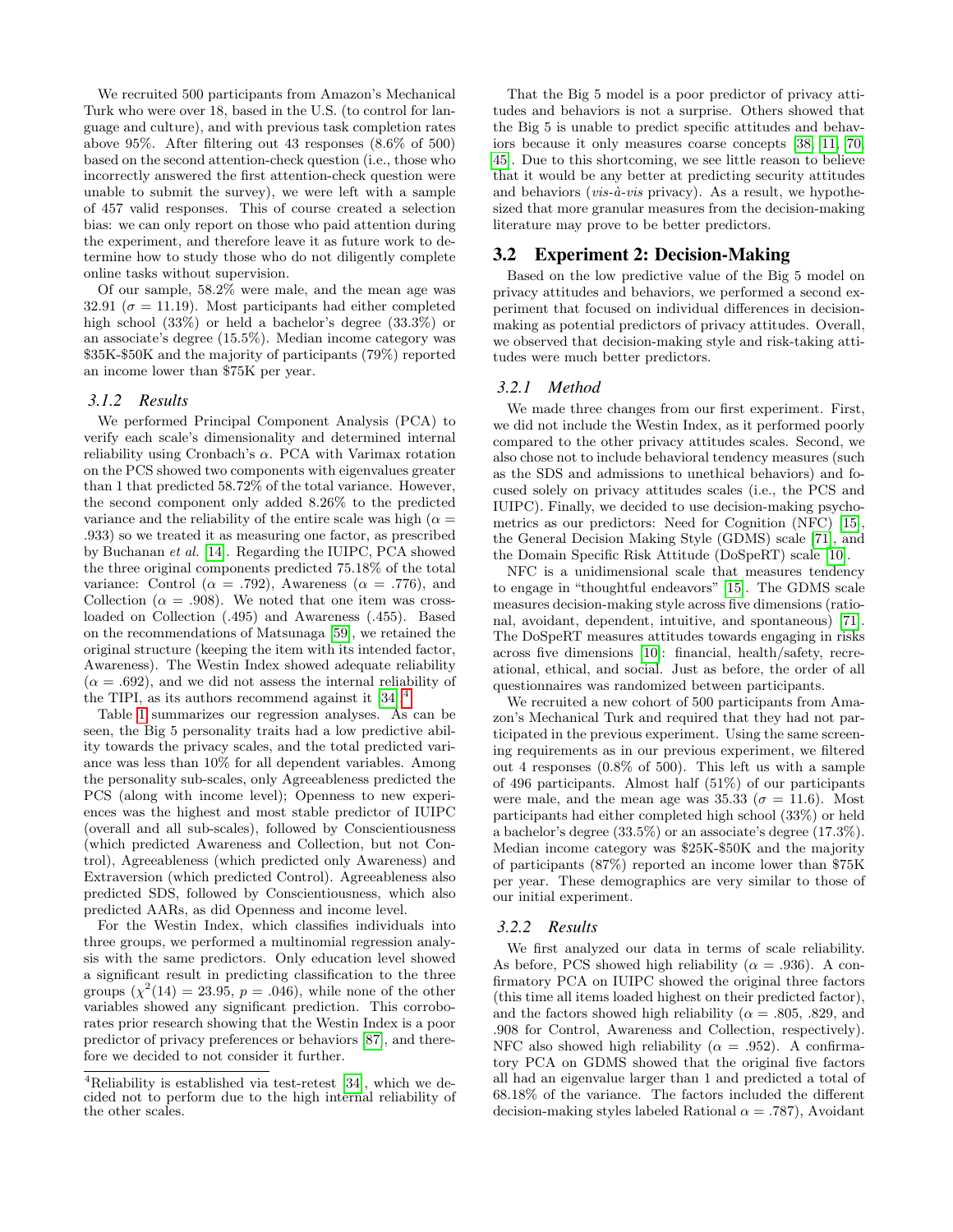<span id="page-6-0"></span>

|                            | PCS      |          | <b>IUIPC</b> |              | <b>SDS</b> | AARs     |          |
|----------------------------|----------|----------|--------------|--------------|------------|----------|----------|
|                            |          | Overall  | Control      | Awareness    | Collection |          |          |
| Extraversion               | $-0.002$ | $-0.085$ | $-0.108$     | $-0.066$     | $-0.051$   | $-0.034$ | 0.095    |
|                            | (0.962)  | (0.085)  | (0.030)      | (0.178)      | (0.311)    | (0.486)  | (0.054)  |
| Agreeableness              | 0.129    | 0.060    | 0.029        | 0.126        | 0.015      | 0.218    | $-0.063$ |
|                            | (0.011)  | (0.233)  | (0.562)      | (0.011)      | (0.770)    | (<0.001) | (0.208)  |
| Conscientiousness          | 0.092    | 0.110    | 0.083        | 0.099        | 0.104      | 0.118    | $-0.190$ |
|                            | (0.071)  | (0.029)  | (0.103)      | (0.048)      | (0.044)    | (0.019)  | (<0.001) |
| <b>Emotional Stability</b> | $-0.102$ | 0.110    | $-0.107$     | $-0.092$     | $-0.088$   | 0.074    | 0.061    |
|                            | (0.067)  | (0.046)  | (0.054)      | (0.093)      | (0.115)    | (0.179)  | (0.266)  |
| Openness                   | 0.074    | 0.249    | 0.245        | 0.231        | 0.180      | 0.005    | 0.109    |
|                            | (0.141)  | (<0.001) | (<0.001)     | (<0.001)     | (<0.001)   | (0.916)  | (0.028)  |
| Income level               | $-0.099$ | 0.059    | 0.129        | 0.042        | $-0.006$   | $-0.010$ | $-0.183$ |
|                            | (0.033)  | (0.197)  | (0.005)      | (0.360)      | (0.896)    | (0.821)  | (<0.01)  |
| Education level            | $-0.003$ | 0.050    | 0.051        | 0.010        | 0.062      | 0.062    | $-0.042$ |
|                            | (0.952)  | (0.279)  | (0.270)      | (0.831)      | (0.187)    | (0.177)  | (0.360)  |
| Male                       | $-0.091$ | $-0.069$ | 0.008        | $-0.095$     | $-0.091$   | 0.063    | $-0.024$ |
|                            | (0.064)  | (0.155)  | (0.863)      | (0.050)      | (0.065)    | (0.190)  | (0.617)  |
| F                          | 3.665    | 5.247    | 4.413        | 6.062        | 5.546      | 6.136    | 6.003    |
|                            | (<0.001) | (<0.001) | (<0.001)     | $\leq 0.001$ | (<0.001)   | (<0.001) | (<0.001) |
| Adjusted $R^2$             | .045     | .069     | .056         | .082         | .040       | .083     | .081     |

Table 1: Regression analysis with privacy preferences/behaviors as dependent variables and the Big Five personality traits as independent variables, controlling for demographic factors. Numbers in parentheses show the p-value; values in bold are statistically significant at the .05 level.

<span id="page-6-1"></span>

| <b>PCS</b>       |          |              |          | <b>IUIPC</b>           |          |              |           |              |            |                      |
|------------------|----------|--------------|----------|------------------------|----------|--------------|-----------|--------------|------------|----------------------|
|                  |          |              | Overall  |                        | Control  |              | Awareness |              | Collection |                      |
| <b>NFC</b>       | $-0.038$ | (0.467)      | $-0.03$  | (0.54)                 | $-0.041$ | (0.419)      | $-0.005$  | (0.919)      | $-0.027$   | (0.606)              |
| GDMS-Intuitive   | 0.175    | (0.001)      | 0.149    | (0.002)                | 0.038    | (0.436)      | 0.144     | (0.002)      | 0.173      | (0.001)              |
| GDMS-Rational    | 0.252    | $\leq 0.001$ | 0.315    | $\left( <0.001\right)$ | 0.301    | $\sim 0.001$ | 0.283     | (<0.001)     | 0.228      | $\zeta$ ( $<$ 0.001) |
| GDMS-Avoidant    | 0.076    | (0.142)      | 0.001    | (0.977)                | $-0.055$ | (0.272)      | $-0.038$  | (0.421)      | 0.064      | (0.219)              |
| GDMS-Dependent   | 0.102    | (0.044)      | $-0.01$  | (0.831)                | $-0.06$  | (0.214)      | 0.0       | (0.993)      | 0.022      | (0.667)              |
| GDMS-Spontaneous | 0.000    | (1.000)      | 0.008    | (0.895)                | $-0.055$ | (0.358)      | 0.022     | (0.699)      | 0.039      | (0.53)               |
| RT-Ethical       | 0.078    | (0.215)      | $-0.125$ | (0.034)                | $-0.112$ | (0.067)      | $-0.235$  | $\leq 0.001$ | $-0.02$    | (0.756)              |
| RT-Health/Safety | $-0.213$ | (0.001)      | $-0.105$ | (0.090)                | $-0.064$ | (0.317)      | 0.014     | (0.816)      | $-0.169$   | (0.011)              |
| RT-Recreational  | 0.116    | (0.040)      | $-0.003$ | (0.949)                | $-0.027$ | (0.617)      | $-0.066$  | (0.199)      | 0.053      | (0.347)              |
| RT-Social        | 0.072    | (0.164)      | 0.259    | $\leq 0.001$           | 0.230    | $\leq 0.001$ | 0.241     | $\leq 0.001$ | 0.195      | $\leq 0.001$         |
| RT-Financial     | 0.032    | (0.559)      | $-0.09$  | (0.082)                | $-0.071$ | (0.184)      | $-0.102$  | (0.043)      | $-0.063$   | (0.259)              |
| Male             | $-0.121$ | (0.009)      | $-0.039$ | (0.363)                | $-0.024$ | (0.584)      | $-0.03$   | (0.472)      | $-0.04$    | (0.381)              |
| Education level  | 0.005    | (0.919)      | $-0.032$ | (0.454)                | $-0.043$ | (0.337)      | $-0.003$  | (0.937)      | $-0.031$   | (0.501)              |
| Income level     | 0.02     | (0.665)      | $-0.054$ | (0.215)                | $-0.032$ | (0.482)      | $-0.037$  | (0.387)      | $-0.06$    | (0.198)              |
| F                | 5.332    | $\leq 0.001$ | 11.120   | $\leq 0.001$           | 8.123    | $\leq 0.001$ | 13.58     | $\leq 0.001$ | 5.385      | $\leq 0.001$         |
| Adjusted $R^2$   | .113     |              | .230     |                        | .174     |              | .270      |              | .114       |                      |

Table 2: Regression analysis with privacy attitudes as dependent variables and decision-making psychometrics as independent variables, controlling for demographic factors. Numbers in parentheses show the p-value; values in bold are statistically significant at the .05 level.

 $(\alpha = .918)$ , Dependent  $(\alpha = .809)$ , Intuitive  $(\alpha = .897)$ , and Spontaneous ( $\alpha = .863$ ). For the DoSpeRT, a confirmatory PCA showed the original five factors which had an eigenvalue larger than 1 and predicted 53.44% of the total variance: Ethical risk-taking ( $\alpha = .772$ ); Health/Safety risktaking ( $\alpha = .737$ ); Recreational risk-taking ( $\alpha = .846$ ); Social risk-taking ( $\alpha = .744$ ); Financial risk-taking ( $\alpha = .831$ ). Thus, we concluded that our data were reliable, and we proceeded to build our regression models.

Table [2](#page-6-1) summarizes the results of multiple regression analyses conducted on all dependent variables (PCS, IUIPC overall and sub-scales) with the NFC, GDMS sub-scales, and DoSpeRT sub-scales as predictors, alongside gender, education and income level as covariates. While NFC did not show a significant correlation with any of the privacy attitudes scales, two GDMS styles significantly predicted privacy attitudes on (almost) all scales: Intuitive and Rational. Given the positive standardized coefficients (between 11% and 27% of variance explained), this suggests that stronger privacy attitudes are the result of rational decision-making, as well as people having "gut feelings" about not wanting to divulge information.

Among the risk-taking measures, social risk-taking significantly predicted almost all of the privacy attitudes scales, and health/safety risk-taking negatively predicted PCS and the collection sub-scale of IUIPC. That is, people who are more likely to challenge social norms are also more likely to question company policies about how personal information is handled. Similarly, those who take fewer health and safety risks are more likely to have stronger concerns about their online privacy.

Comparing the results of our two experiments, we can see that the second model has better fit; averaged across all five dependent variables, the coefficient of determination  $(R<sup>2</sup>)$  was over three times as large in the second model, relative to the first. Thus, future research to predict privacy attitudes and behaviors should probably focus on decisionmaking psychometrics, rather than the Big 5 model.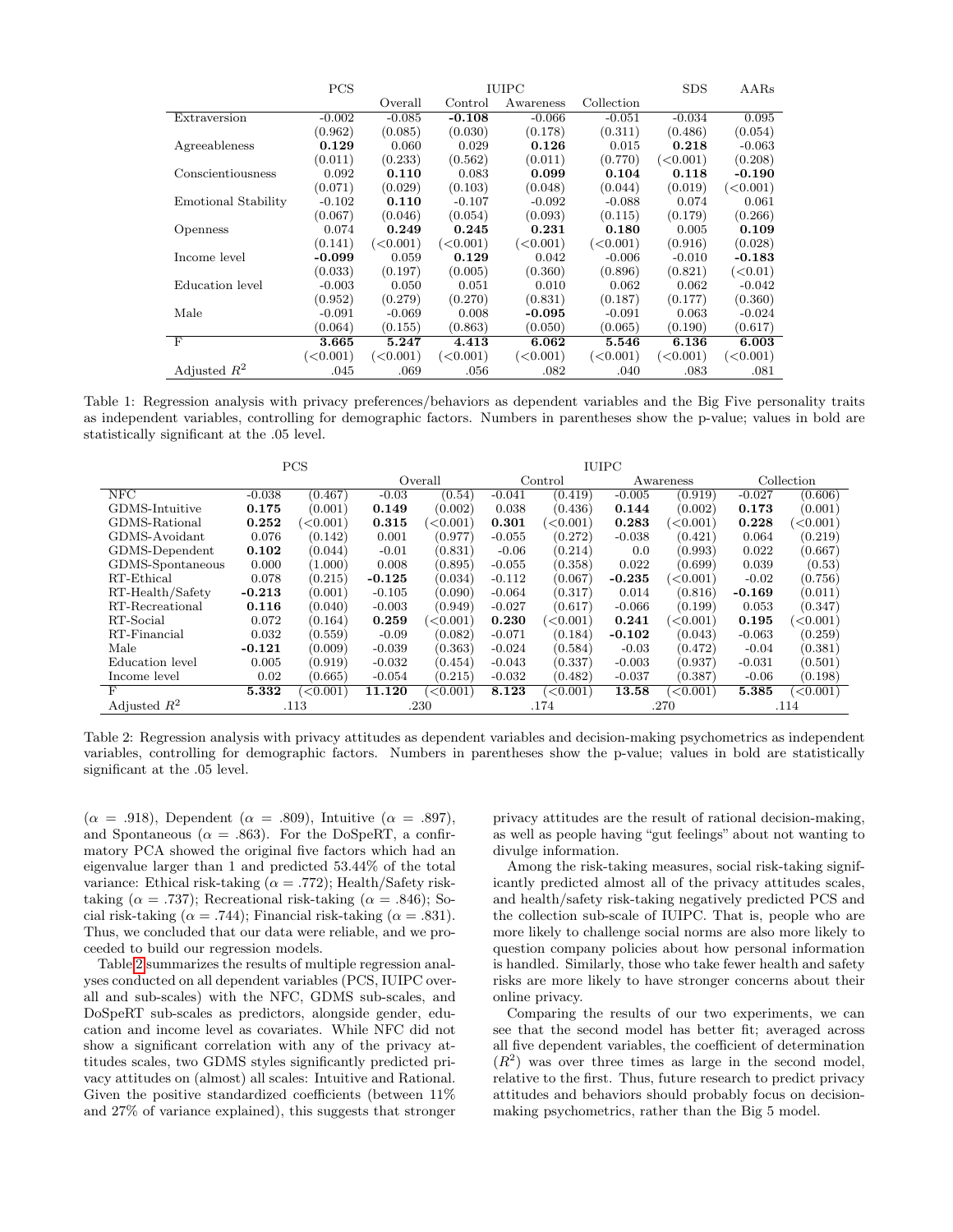# 4. DISCUSSION

Continuing our preliminary work, our goal is to design security systems that can take advantage of individual differences to present privacy and security mitigation designs that are optimized for individual users. Exploring the paradigm of "psychographic targeting of privacy and security mitigations" will require answering several questions, including:

- 1. Which psychographic segments should be targeted (i.e., what are the individual differences around which privacy and security mitigations should be targeted)?
- 2. How can the segmentation be performed automatically without active user involvement (i.e., designing systems to automatically infer their users' traits)?
- 3. How can knowledge of a user's individual differences be abused, and how might this be prevented?
- 4. Which privacy and security mitigations are most likely to benefit from being tailored to individual traits?

In the remainder of this section, we discuss three research goals that will help answer these questions:

- 1. Researchers need validated tools for measuring users' security attitudes so that future studies can control for users' behavioral intentions.
- 2. Based on the choice architecture literature that we reviewed in Section [2,](#page-1-0) researchers need to identify the trait measures that are most predictive of privacy and security behaviors.
- 3. Researchers need to empirically examine how particular privacy and security mitigations can be tailored based on knowledge of individual differences.

# 4.1 Goal 1: Measuring Security Attitudes

In order to study the impact of tailoring of security mitigations based on psychographic segmentations, experiments will need to isolate how much of the resulting effects are due to targeting a particular mitigation at a particular traitmeasure versus other confounding factors. Whereas demographic traits can be measured and factored into our models (e.g., using demographic surveys or via participant recruitment), participants' security intentions also need to be considered. For instance, without understanding whether or not a participant intended to engage in "good" security behavior, it is impossible to say whether her failure to comply with security messaging was because "it did not speak to her" (i.e., poor targeting) or because she simply does not care about good security practices (i.e., low intentions). Being able to measure the extent to which individuals strive to engage in good security practices will allow researchers to further isolate the effect of targeting different mitigation designs to different psychographic segments. Similarly, having low security intentions may be due to lack of knowledge (of other safer alternatives, for example) or lack of control. Therefore, the ability to measure security behavior intentions will also allow researchers and practitioners to target mitigations to those who are most vulnerable.

While several scales exist for measuring privacy attitudes, we are unaware of any similar scales for measuring security attitudes. Thus, we developed a new scale, which we are calling the Security Behavior Intentions Scale (SeBIS) [\[23\]](#page-10-23). We created SeBIS by building a corpus of expert security advice offered to end-users, which we accumulated by examining several sources, ranging from the support websites of various large ISPs (e.g., Verizon [\[82\]](#page-12-25)) to the U.S. Computer Emergency Readiness Team (US-CERT) [\[80\]](#page-12-26). We iteratively modified and removed items, such that the resulting 16 items exhibited desirable psychometric properties: wide applicability, high variance, and high reliability. Each item is a statement about whether the respondent engages in a particular behavior and is scored on a 5-point Likert scale ("never," "rarely," "sometimes," "often," and "always"). Factor analysis yielded 4 dimensions:

- Device Securement: Locking screens (e.g., on smartphones or desktops) when not in use.
- Passwords: Using strong unique passwords.
- Proactive Awareness: Using contextual cues, such as examining the URL bar.
- Updating: Keeping software patched and up-to-date.

These four dimensions provide focus areas for improving different types of security mitigations through psychographic segmentation: nudges to motivate users to lock their devices, choose strong and unique passwords, obey security warnings, and apply software updates in a timely manner. Additionally, while the scale shows high variance, consistency over time, discriminant validity, and internal reliability, studies are still needed to better understand how predictive it is of behaviors. While our initial research shows that correlations exist between individual differences in the psychology literature and security intentions, as measured by SeBIS [\[23\]](#page-10-23), and can be used to model how users might respond to various security mitigations, there are still many unanswered research questions. Future research is needed to demonstrate how these findings can be applied by building systems with security mitigations that adapt to the individual user.

Like most psychometric scales, SeBIS is intended to measure relative differences in attitudes towards computer security. As a result, there is no threshold for when someone should necessarily be targeted for additional interventions or training. Instead, it is meant to be used to measure whether one individual is *more* or *less* likely to engage in secure behaviors than another individual. However, research is needed to determine whether or not SeBIS can predict computer security behaviors. If so, it should be used as a covariate in future experiments of security behaviors. Similarly, if we observe no correlation between intentions (as measured by SeBIS) and behaviors, then we can be reasonably assured that our future experiments will not be confounded by users' intentions and routine behavior.

Some of the experiments that we envision may attempt to correlate "device securement" sub-scale scores with participants' usage of screen locking on their desktop/laptop computers, as well as whether they use a PIN/passcode to lock their smartphones or tablets. Other experiments might attempt to correlate "passwords" sub-scale scores with the relative strength of participants' passwords and their password reuse rates across different websites; additional experiments will be targeted at the "proactive awareness" and "updating" sub-scales, as well. In this manner, we can empirically determine the types of security behaviors that SeBIS is able to predict across each of its four dimensions.

We have already begun to examine these correlations using the Security Behavior Observatory (SBO), which is a panel of home computer users who have consented to having their systems instrumented [\[29\]](#page-10-24). Using SBO data from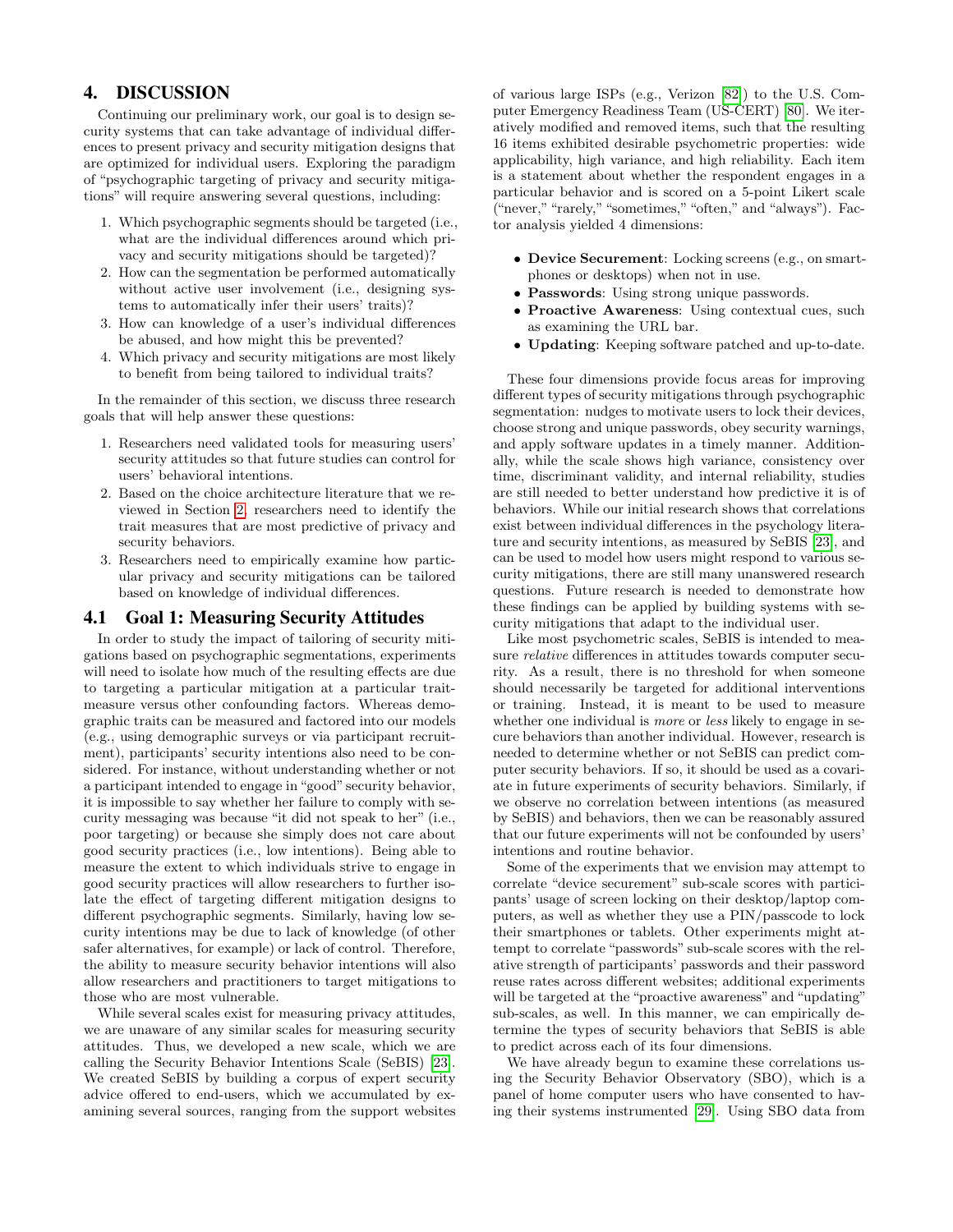50 households, we found that the SeBIS "updating" subscale significantly correlated with taking responsibility for installing anti-virus (Spearman's  $\rho = 0.531, p < 0.0005$ ) or firewall ( $\rho = 0.338$ ,  $p < 0.027$ ) software. None of the other sub-scales were correlated with this behavior (i.e., it exhibited discriminant validity). We plan to validate the other Se-BIS dimensions with additional SBO data, and expect others to perform similar experiments in other environments. For instance, one might attempt to correlate "securement" scores with whether users log out of the computer when finished using it, or set it to automatically lock after a certain timeout period; one might attempt to correlate "passwords" scores with the breadth and strength of users' passwords (Florencio and Herley show how this data can be captured in a privacy-preserving manner [\[28\]](#page-10-25)).

# 4.2 Goal 2: Identify Psychographic Segments

The brunt of implementing this new security paradigm relies on examining how various privacy and security mitigations can be improved based on knowledge of individual differences. To obtain that, research is needed to develop a corpus of different versions of security mitigations and nudges that could be used in a personalized manner. In parallel, others will need to collate a series of individual differences measures that could be used to tailor security mitigations and nudges to individual users. Finally, a network of relationships will need to be identified to connect each individual difference measure with one (or more) tailored versions of the security mitigation.

From our previous work [\[23\]](#page-10-23), the five psychometrics that were predictive of SeBIS scores are candidates for inclusion in the preliminary corpus: Need for Cognition (NFC) [\[15\]](#page-10-7), the Domain Specific Risk Attitude (DoSpeRT) scale [\[10\]](#page-10-11), the General Decision Making Style (GDMS) scale [\[71\]](#page-12-13), the Barratt Impulsiveness Scale (BIS) [\[64\]](#page-11-29), and Consideration for Future Consequences (CFC) [\[44\]](#page-11-30). From these scales, several hypotheses present themselves for how different mitigations might be made more effective for various segments of the population. To give a few examples:

- $H_1$ : When risks are framed in terms of economic costs, users measuring low on DoSpeRT-Economic (i.e., less likely to engage in economic risks) will improve their security behaviors at higher rates than users measuring high on DoSpeRT-Economic.
- $H_2$ : When mitigations use social pressure, users measuring high on GDMS-Dependent will improve their security behaviors at higher rates than users measuring low on GDMS-Dependent.
- $\bullet$   $H_3$ : When mitigations provide detailed information about why the user should behave a certain way, users measuring low on NFC will improve their security behaviors at lower rates than users measuring high on NFC, because the former are unlikely to read large amounts of text. As a result, when mitigations focus only on attention-grabbing irrelevant cues (e.g., bright colors, flashing warnings, etc.), users measuring low on NFC will improve their security behaviors at higher rates than users measuring high on NFC.
- $H_4$ : When mitigations provide potential future consequences of noncompliance, users measuring low on CFC will improve their security behaviors at higher rates than users measuring high on CFC.

For instance, to evaluate  $H_2$ , researchers may create a message during the configuration of a new smartphone that informs participants about the number of their peers who also lock their phones (e.g., using a PIN). Similarly, when encountering web browser phishing warnings during another experiment, researchers may enumerate the number of other people who chose to obey the warnings. Previous research has examined the concept of social navigation for security decisions with varying success (e.g., [\[9,](#page-10-26) [25\]](#page-10-27)). We hypothesize that these results have been mixed because the researchers failed to control for dependent decision-making among their participants. Users testing low on NFC (i.e., less curious individuals) may be less likely to update their software when given a verbose list of benefits and details  $(H_3)$ .

These hypotheses are given as illustrating examples and, as previously mentioned, a considerable amount of effort is needed to generate theory- and evidence-based hypotheses, integrating theories and findings from related studies of the nature and impact of these individual differences from domains such as psychology, marketing, or decision-making. The final outcome of this goal would be a comprehensive and substantiated network of hypotheses connecting individual differences measures with security mitigations and nudges, similar to, but in no way confined to, these examples. Once this network of hypotheses is obtained, they will need to be tested in order to explore the different ways in which security mitigations may be tailored to individual differences. To do this, researchers will likely need to make several software artifacts that can be evaluated on real users, and iterative human subjects experimentation will be required.

# 4.3 Goal 3: Validating Tailored Mitigations

In order to determine the causal impact of personalized security mitigations, and the mediating role of the individual differences, researchers will need to conduct several experiments and studies directed at firmly testing each of the hypotheses generated by the preceding goal. In each experiment, we expect that several versions of a mitigation will need to be examined, each aimed at a different sub-group defined by the individual difference measure, as well as a control condition that does not include any tailoring, which can be used evaluate the relative effects of each treatment condition across participants (controlling for segmentation).

These experiments will need to test the impact of tailored mitigations for each type of security mitigation. While we theorized about different types of mitigations that may benefit from tailoring based on the 4 SeBIS dimensions, we expect researchers to explore the full spectrum of privacy and security mitigations that may be able to benefit from individualization. We believe that the ultimate goal of research in this area will be in understanding which individual differences should, or should not, be used to tailor security mitigations, how such personalization can be achieved, and the relative effectiveness of each type of personalization on compliance with security mitigations and the subsequent promotion of secure environments.

# 4.4 Additional Challenges

If we are able to achieve the goals outlined in this section, and personalized security mitigations become widely deployed, additional challenges will remain. Currently, we live in a world where everyone receives the same security messaging and interfaces. If different people receive differ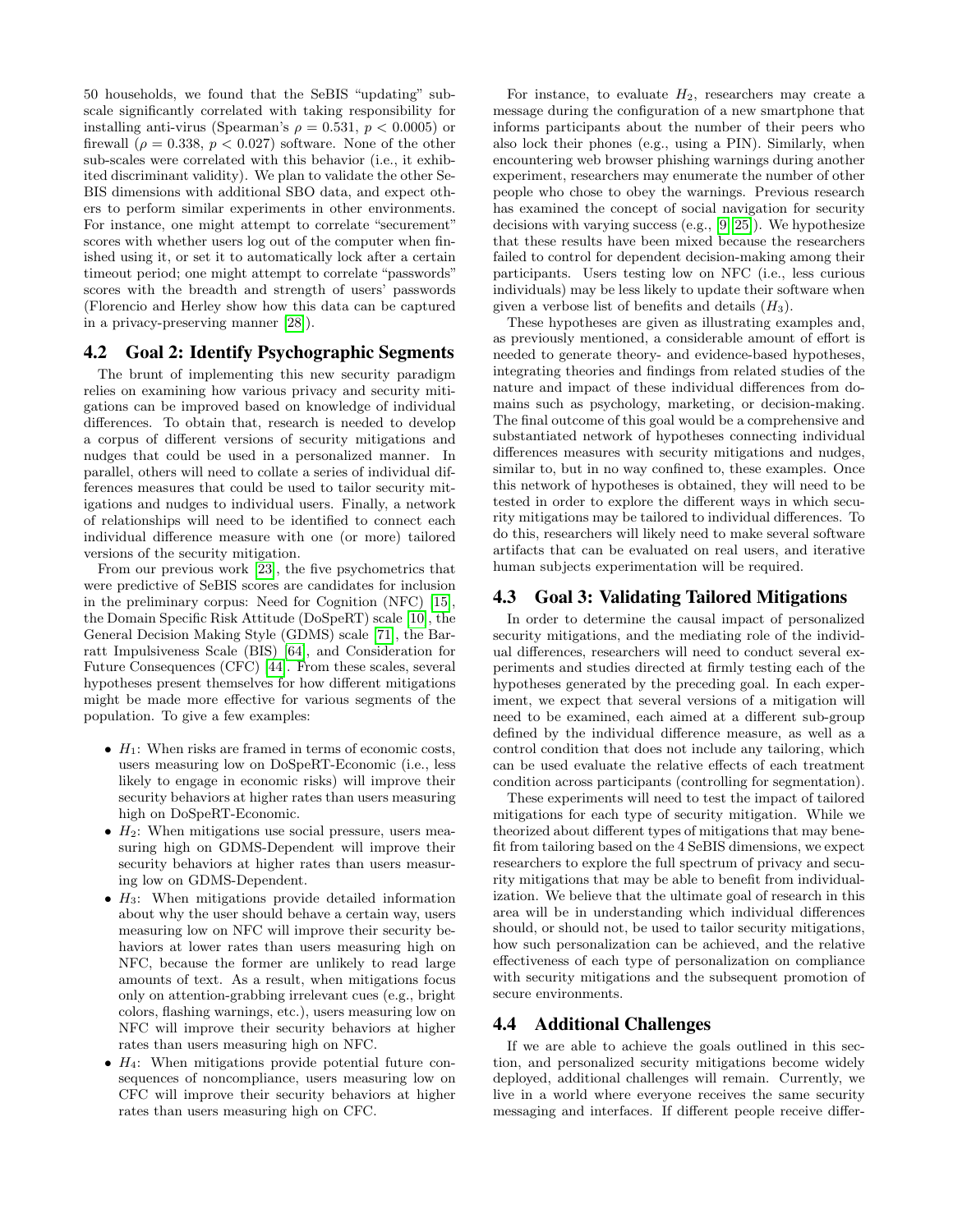ent messaging and interfaces, some may express concern over the fact that their computer's user interface does not look like that of their friends. This may especially pose problems when experts attempt to offer remote assistance to the less savvy (i.e., their descriptions may not actually match what the user sees). Similarly, some users may express concern over why they are receiving one particular message over a different one; for example, some may take offense if they infer that their computer has determined that they are impulsive or are incurious (e.g., low NFC). Other users may find that their privacy has been violated because they let someone else use their computer, which revealed the inferences made about the computer's owner.

Of course, these are not new issues; personalization has been applied to other areas of computing over the past two decades. For example, when the Tivo was released, many people expressed concern over the types of programs it recommended for them [\[92\]](#page-12-27). "My computer thinks I'm stupid" may replace "my Tivo thinks I'm gay." More broadly, these types of personalized systems will create many future discussions about ethics. For instance, are people being unfairly manipulated? Will they find this creepy? What degree of notice and control should they be given? These questions will need to be addressed as these types of systems become more and more prominent.

Throughout this work, we have focused on relatively stable traits: measures of personality, decision-making style, and risk-taking attitudes. However, we may find that these systems are more effective if they are tailored around unstable traits, such as current emotional state. These questions will need to be examined.

Another future challenge is that the collection of the necessary data is likely to pose privacy and security risks in and of itself. For instance, if computers begin monitoring user behavior to infer traits, this data could be exploited by attackers: the same mechanisms that we suggest be used to make security mitigations more persuasive could also be used to make attacks more effective. This data could also be exploited by other entities that want to learn more about particular users: marketers to create more targeted advertisements, potential employers to screen out undesirable candidates, or even insurance companies to adjust premiums. At a minimum, the data used to make inferences about users needs to be highly protected. This may require differential privacy techniques, decentralization (e.g., a user's data never leaves her device), or aggregating the data in different ways. At the same time, these systems will need to support users with multiple devices and remain consistent when users acquire new devices.

Finally, this is not meant to be a panacea: no matter how much security mitigation interfaces are improved, we are unlikely to ever reach 100% compliance. There will always be users who "fall through the cracks." However, our goal is to optimize, so that the fewest possible users make poor security decisions.

# 5. CONCLUSION

In this paper, we introduce the new paradigm of psychographic segmentation, as it applies to privacy and security mitigations. These principles have long been understood and applied in the marketing domain: advertisement campaigns are made more effective by segmenting the population based on various characteristics, and then providing each segment with different messaging based on its characteristics. We are not aware that these principles have been applied to privacy and security messaging.

Through our initial experiments, we show that privacy attitudes can be predicted by examining several well-studied psychometrics from the psychology literature. While previous research has shown that personality traits are predictive of privacy attitudes (e.g., the Big 5 model), we show that individual differences pertaining to decision-making and risktaking are much stronger predictors. The purpose of this preliminary work is to illustrate how an individual's privacy and security attitudes can be predicted based on well-studied individual differences in the psychology and decision-making literature. We believe that these findings form the basis for a research agenda into improving privacy and security outcomes by tailoring mitigations around individual differences.

In the future, we envision that systems will be designed to automatically infer "what works" for a given user, in terms of how messaging should be framed, and then dynamically modifying that messaging accordingly.

# 6. ACKNOWLEDGMENTS

This work was supported by the U.S. National Science Foundation under awards CNS-1343433, CNS-1343451, and CNS-1528070, and by the U.S.-Israel Binational Science Foundation under award 2014626. We would like to thank Alessandro Acquisti, Mary Ellen Zurko, Marian Harbach, and Wolter Pieters for their feedback, as well as Refjohürs Lykkewe.

# 7. REFERENCES

- <span id="page-9-2"></span>[1] I. Ajzen. The theory of planned behavior. Organizational behavior and human decision processes, 50(2):179–211, 1991.
- <span id="page-9-0"></span>[2] D. Akhawe and A. P. Felt. Alice in warningland: A large-scale field study of browser warning effectiveness. In Proceedings of the 22nd USENIX Security Symposium, 2013.
- <span id="page-9-5"></span>[3] H. Almuhimedi, F. Schaub, N. Sadeh, I. Adjerid, A. Acquisti, J. Gluck, L. Cranor, and Y. Agarwal. Your location has been shared 5,398 times! a field study on mobile app privacy nudging. Technical Report CMU-ISR-14-116, Carnegie Mellon University, 2014.
- <span id="page-9-1"></span>[4] K. C. Appelt, K. F. Milch, M. Handgraaf, and E. U. Weber. The decision making individual differences inventory and guidelines for the study of individual differences in judgment and decision-making research. Judgment and Decision Making, 6(3):252–262, April 2011.
- <span id="page-9-6"></span>[5] M. Arianezhad, L. J. Camp, T. Kelley, and D. Stebila. Comparative eye tracking of experts and novices in web single sign-on. In Proceedings of the Third ACM Conference on Data and Application Security and Privacy, CODASPY '13, pages 105–116, New York, NY, USA, 2013. ACM.
- <span id="page-9-4"></span>[6] R. Balebako, P. G. Leon, H. Almuhimedi, P. G. Kelley, J. Mugan, A. Acquisti, L. F. Cranor, and N. Sadeh. Nudging users towards privacy on mobile devices. In CHI 2011 workshop article, 2011.
- <span id="page-9-3"></span>[7] W. K. Balzer. User's manual for the Job Descriptive Index (JDI; 1997 revision) and the Job in General (JIG) scales. Bowling Green State University, 1997.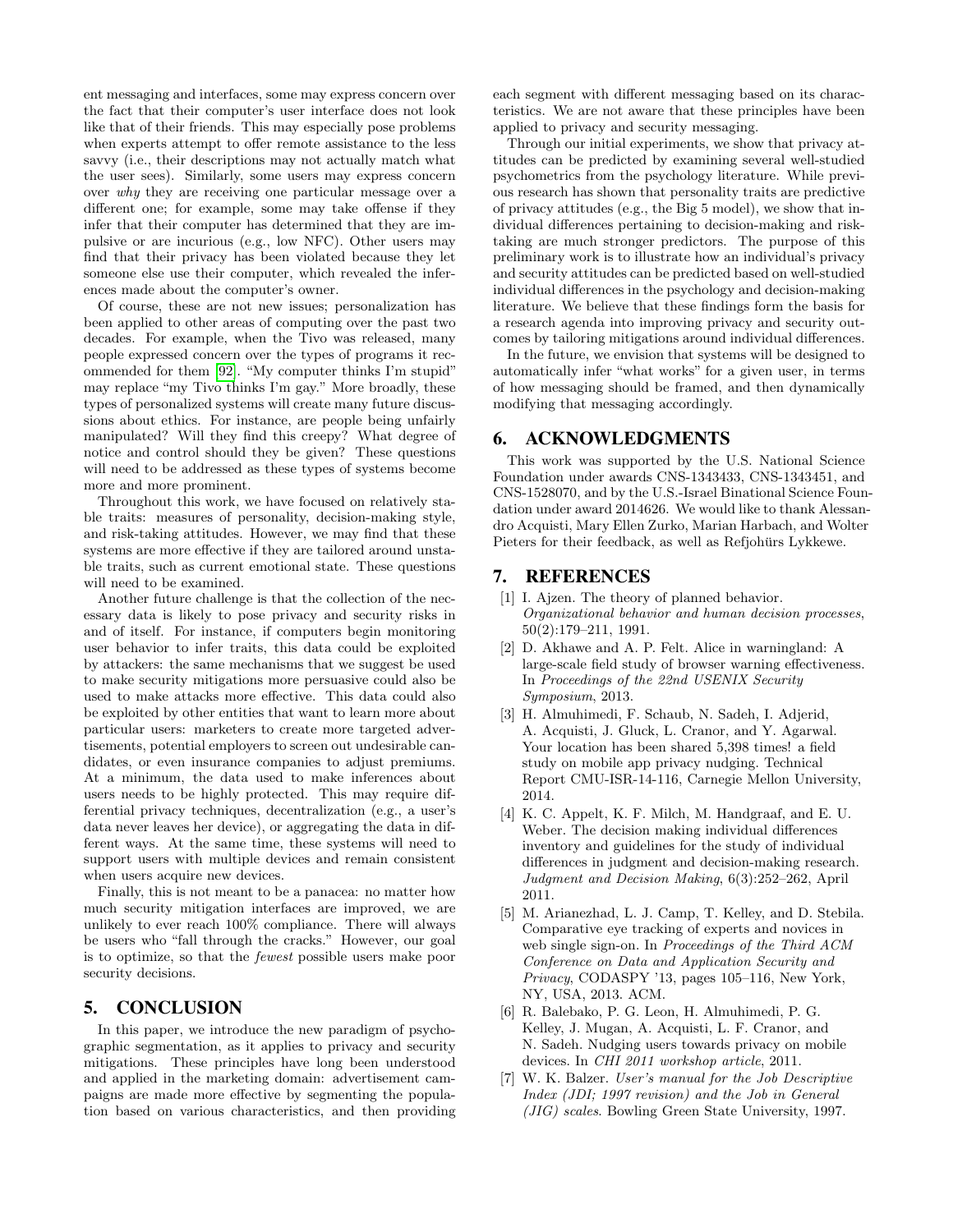- <span id="page-10-2"></span>[8] A. Beautement, M. A. Sasse, and M. Wonham. The compliance budget: Managing security behaviour in organisations. In Proceedings of the 2008 Workshop on New Security Paradigms, NSPW '08, pages 47–58, New York, NY, USA, 2008. ACM.
- <span id="page-10-26"></span>[9] A. Besmer, J. Watson, and H. R. Lipford. The impact of social navigation on privacy policy configuration. In Proceedings of the Sixth Symposium on Usable Privacy and Security, SOUPS '10, pages 7:1–7:10, New York, NY, USA, 2010. ACM.
- <span id="page-10-11"></span>[10] A.-R. Blais and E. U. Weber. A domain-specific risk-taking (dospert) scale for adult populations. Judgment and Decision Making, 1(1):33–47, 2006.
- <span id="page-10-22"></span>[11] J. Block. A contrarian view of the five-factor approach to personality description. Psychological bulletin, 117(2):187, 1995.
- <span id="page-10-3"></span>[12] J. Blythe, J. Camp, and V. Garg. Targeted risk communication for computer security. In Proceedings of the 16th International Conference on Intelligent User Interfaces, IUI '11, pages 295–298, New York, NY, USA, 2011. ACM.
- <span id="page-10-4"></span>[13] L. Boone and D. Kurtz. Contemporary Marketing. Cengage Learning, 2013.
- <span id="page-10-21"></span>[14] T. Buchanan, C. Paine, A. N. Joinson, and U.-D. Reips. Development of measures of online privacy concern and protection for use on the internet. Journal of the American Society for Information Science and Technology, 58(2):157–165, 2007.
- <span id="page-10-7"></span>[15] J. T. Cacioppo, R. E. Petty, and C. Feng Kao. The efficient assessment of need for cognition. Journal of personality assessment, 48(3):306–307, 1984.
- <span id="page-10-8"></span>[16] J. T. Cacioppo, R. E. Petty, and K. J. Morris. Effects of need for cognition on message evaluation, recall, and persuasion. Journal of personality and social psychology, 45(4):805, 1983.
- <span id="page-10-6"></span>[17] T. L. Childers, M. J. Houston, and S. E. Heckler. Measurement of individual differences in visual versus verbal information processing. Journal of Consumer Research, pages 125–134, 1985.
- <span id="page-10-14"></span>[18] D. L. Costa and M. E. Kahn. Energy conservation "nudges" and environmentalist ideology: Evidence from a randomized residential electricity field experiment. Journal of the European Economic Association, 11(3):680–702, 2013.
- <span id="page-10-5"></span>[19] P. T. Costa and R. R. McCrae. The revised neo personality inventory (neo-pi-r). The SAGE handbook of personality theory and assessment, 2:179–198, 2008.
- <span id="page-10-13"></span>[20] K. E. Courtney, R. Arellano, E. Barkley-Levenson, A. Gálvan, R. A. Poldrack, J. MacKillop, J. David Jentsch, and L. A. Ray. The relationship between measures of impulsivity and alcohol misuse: an integrative structural equation modeling approach. Alcoholism: Clinical and Experimental Research, 36(6):923–931, 2012.
- <span id="page-10-15"></span>[21] L. F. Cranor. A framework for reasoning about the human in the loop. In Proceedings of the 1st Conference on Usability, Psychology, and Security, Berkeley, CA, 2008. USENIX Association.
- <span id="page-10-0"></span>[22] S. Egelman, L. F. Cranor, and J. Hong. You've been warned: An empirical study of the effectiveness of web browser phishing warnings. In Proceeding of The 26th SIGCHI Conference on Human Factors in Computing

Systems, CHI '08, pages 1065–1074, New York, NY, USA, 2008. ACM.

<span id="page-10-23"></span>[23] S. Egelman and E. Peer. Scaling the Security Wall: Developing a Security Behavior Intentions Scale (SeBIS). In Proceedings of the SIGCHI Conference on Human Factors in Computing Systems, CHI '15, New York, NY, USA, 2015. ACM. To appear. Pre-print available at: [http:](http://guanotronic.com/~serge/papers/chi15-sebis.pdf)

[//guanotronic.com/˜serge/papers/chi15-sebis.pdf.](http://guanotronic.com/~serge/papers/chi15-sebis.pdf)

- <span id="page-10-17"></span>[24] S. Egelman and S. Schechter. The importance of being earnest [in security warnings]. In Financial Cryptography and Data Security, 2013.
- <span id="page-10-27"></span>[25] S. Egelman, A. Sotirakopoulos, I. Muslukhov, K. Beznosov, and C. Herley. Does my password go up to eleven? the impact of password meters on password selection. In Proceedings of the ACM Computer-Human Interaction Conference, 2013.
- <span id="page-10-16"></span>[26] A. P. Felt, E. Ha, S. Egelman, A. Haney, E. Chin, and D. Wagner. Android permissions: user attention, comprehension, and behavior. In Proceedings of the Eighth Symposium on Usable Privacy and Security, SOUPS '12, New York, NY, USA, 2012. ACM.
- <span id="page-10-1"></span>[27] A. P. Felt, R. W. Reeder, H. Almuhimedi, and S. Consolvo. Experimenting at scale with google chrome's ssl warning. In Proceedings of the SIGCHI Conference on Human Factors in Computing Systems, CHI '14, pages 2667–2670, New York, NY, USA, 2014. ACM.
- <span id="page-10-25"></span>[28] D. Florencio and C. Herley. A large-scale study of web password habits. In WWW '07: Proceedings of the 16th International Conference on the World Wide Web, pages 657–666, New York, NY, USA, 2007. ACM Press.
- <span id="page-10-24"></span>[29] A. Forget, S. Komanduri, A. Acquisti, N. Christin, L. F. Cranor, and R. Telang. Security behavior observatory: Infrastructure for long-term monitoring of client machines. Technical Report CMU-CyLab-14-009, Carnegie Mellon CyLab, 2014.
- <span id="page-10-9"></span>[30] S. Frederick. Cognitive reflection and decision making. Journal of Economic perspectives, pages 25–42, 2005.
- <span id="page-10-10"></span>[31] K. M. Galotti, E. Ciner, H. E. Altenbaumer, H. J. Geerts, A. Rupp, and J. Woulfe. Decision-making styles in a real-life decision: Choosing a college major. Personality and Individual Differences, 41(4):629–639, 2006.
- <span id="page-10-18"></span>[32] V. Garg, L. J. Camp, K. Connelly, and L. Lorenzen-Huber. Risk communication design: Video vs. text. In Proceedings of the 12th International Conference on Privacy Enhancing Technologies, PETS'12, pages 279–298, Berlin, Heidelberg, 2012. Springer-Verlag.
- <span id="page-10-12"></span>[33] D. G. Goldstein, E. J. Johnson, and W. F. Sharpe. Choosing outcomes versus choosing products: Consumer-focused retirement investment advice. Journal of Consumer Research, 35(3):440–456, 2008.
- <span id="page-10-20"></span>[34] S. D. Gosling, P. J. Rentfrow, and W. B. Swann Jr. A very brief measure of the big-five personality domains. J. of Research in Personality, 37(6):504–528, 2003.
- <span id="page-10-19"></span>[35] L. Gou, M. X. Zhou, and H. Yang. Knowme and shareme: Understanding automatically discovered personality traits from social media and user sharing preferences. In Proc. of the 32nd Annual ACM Conf.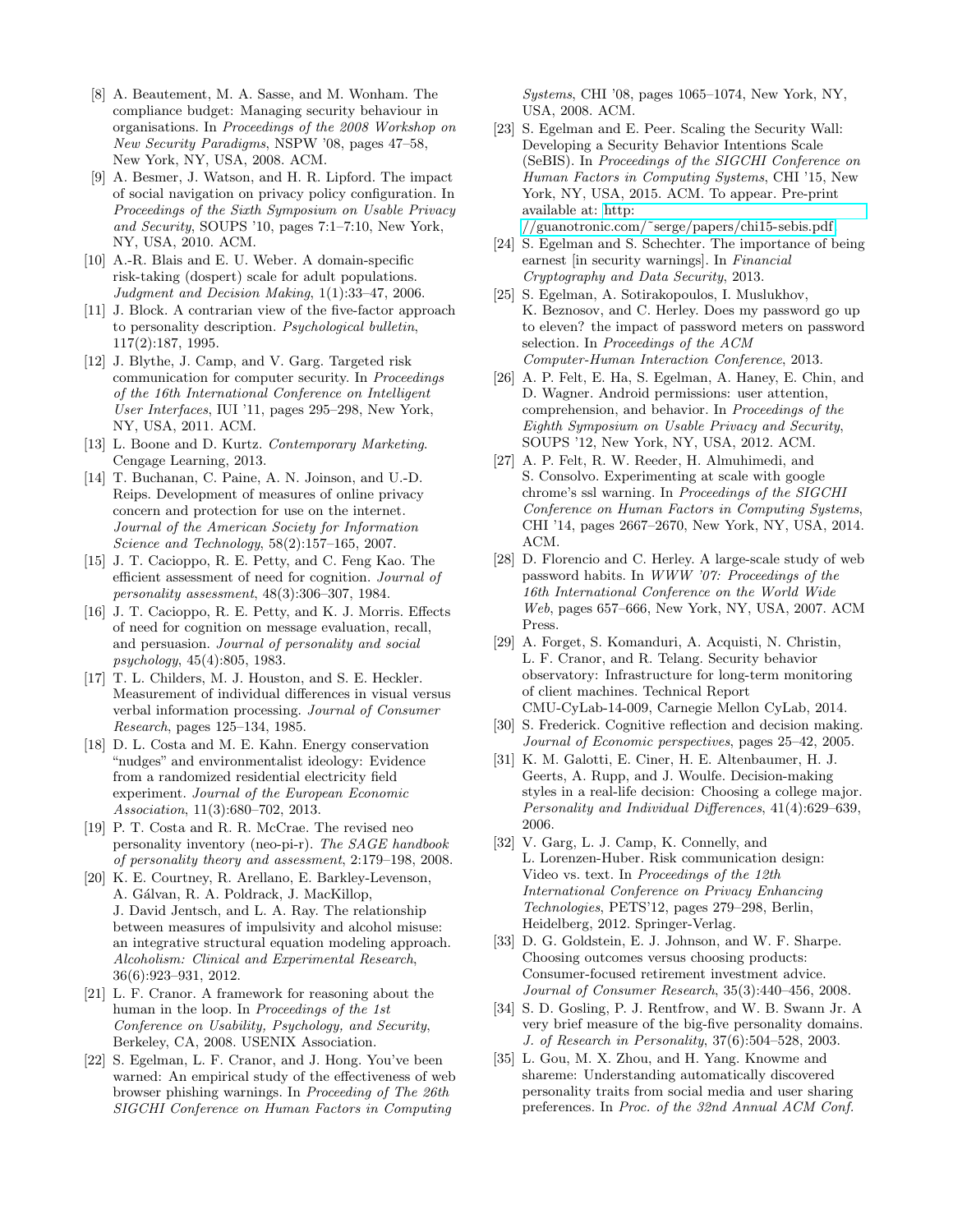on Human Factors in Computing Systems, CHI '14, pages 955–964, New York, NY, USA, 2014. ACM.

- <span id="page-11-11"></span>[36] C. P. Haugtvedt, R. E. Petty, and J. T. Cacioppo. Need for cognition and advertising: Understanding the role of personality variables in consumer behavior. Journal of Consumer Psychology, 1(3):239–260, 1992.
- <span id="page-11-10"></span>[37] D. L. Hoffman, P. K. Kopalle, and T. P. Novak. The "right" consumers for better concepts: Identifying consumers high in emergent nature to develop new product concepts. Journal of Marketing Research, 47(5):854–865, 2010.
- <span id="page-11-27"></span>[38] L. M. Hough. The 'big five' personality variables–construct confusion: Description versus prediction. Human Performance, 5(1-2):139–155, 1992.
- <span id="page-11-7"></span>[39] S. Issenberg. Born This Way. New York Magazine, April 12 2012. [http://nymag.com/news/features/](http://nymag.com/news/features/liberals-conservatives-2012-4/) [liberals-conservatives-2012-4/.](http://nymag.com/news/features/liberals-conservatives-2012-4/)
- <span id="page-11-19"></span>[40] D. Jeske, L. Coventry, P. Briggs, and A. van Moorsel. Nudging whom how: It proficiency, impulse control and secure behaviour. Networks, 49:18, 2014.
- <span id="page-11-25"></span>[41] L. K. John, A. Acquisti, and G. Loewenstein. Strangers on a plane: context-dependent willingness to divulge sensitive information. Journal of Consumer Research, 37(5):858–873, 2011.
- <span id="page-11-16"></span>[42] E. J. Johnson and D. Goldstein. Do defaults save lives? Science, 302(5649):1338–1339, 2003.
- <span id="page-11-14"></span>[43] E. J. Johnson, S. B. Shu, B. G. Dellaert, C. Fox, D. G. Goldstein, G. Häubl, R. P. Larrick, J. W. Payne, E. Peters, D. Schkade, et al. Beyond nudges: Tools of a choice architecture. Marketing Letters, 23(2):487–504, 2012.
- <span id="page-11-30"></span>[44] J. Joireman, M. J. Shaffer, D. Balliet, and A. Strathman. Promotion orientation explains why future-oriented people exercise and eat healthy evidence from the two-factor consideration of future consequences-14 scale. Personality and Social Psychology Bulletin, 38(10):1272–1287, 2012.
- <span id="page-11-28"></span>[45] T. A. Judge and J. E. Bono. Five-factor model of personality and transformational leadership. Journal of applied psychology, 85(5):751, 2000.
- <span id="page-11-21"></span>[46] I. A. Junglas, N. A. Johnson, and C. Spitzmuller. Personality traits and concern for privacy: an empirical study in the context of location-based services. European Journal of Information Systems, 17(4):387–402, print 2008.
- <span id="page-11-20"></span>[47] T. Kelley, L. J. Camp, S. Lien, and D. Stebila. Self-identified experts lost on the interwebs: The importance of treating all results as learning experiences. In Proceedings of the 2012 Workshop on Learning from Authoritative Security Experiment Results, LASER '12, pages 47–54, New York, NY, USA, 2012. ACM.
- <span id="page-11-22"></span>[48] M. L. Korzaan and K. T. Boswell. The influence of personality traits and information privacy concerns on behavioral intentions. Journal of Computer Information Systems, 48(4):15–24, 2008.
- <span id="page-11-4"></span>[49] P. Kotler and K. Keller. Marketing Management. Pearson Prentice Hall, 2006.
- <span id="page-11-2"></span>[50] P. Kumaraguru and L. F. Cranor. Privacy indexes: A survey of westin's studies. Technical Report CMU-ISRI-5-138, Carnegie Mellon University, December 2005. http://reports-

archive.adm.cs.cmu.edu/anon/isri2005/CMU-ISRI-05- 138.pdf.

- <span id="page-11-23"></span>[51] P. Kumaraguru and L. F. Cranor. Privacy Indexes: A Survey of Westin's Studies. Technical Report CMU-ISRI-5-138, Carnegie Mellon University, December, 2005. [http://reports-archive.adm.cs.cmu.](http://reports-archive.adm.cs.cmu.edu/anon/isri2005/abstracts/05-138.html) [edu/anon/isri2005/abstracts/05-138.html.](http://reports-archive.adm.cs.cmu.edu/anon/isri2005/abstracts/05-138.html)
- <span id="page-11-13"></span>[52] I. P. Levin, G. J. Gaeth, J. Schreiber, and M. Lauriola. A new look at framing effects: Distribution of effect sizes, individual differences, and independence of types of effects. Organizational Behavior and Human Decision Processes, 88(1):411–429, 2002.
- <span id="page-11-12"></span>[53] I. P. Levin, S. L. Schneider, and G. J. Gaeth. All frames are not created equal: A typology and critical analysis of framing effects. Organizational behavior and human decision processes, 76(2):149–188, 1998.
- <span id="page-11-17"></span>[54] I. M. Lipkus, G. Samsa, and B. K. Rimer. General performance on a numeracy scale among highly educated samples. Medical Decision Making, 21(1):37–44, 2001.
- <span id="page-11-9"></span>[55] D. J. MacInnis, C. Moorman, and B. J. Jaworski. Enhancing and measuring consumers' motivation, opportunity, and ability to process brand information from ads. The J. of Marketing, pages 32–53, 1991.
- <span id="page-11-15"></span>[56] B. C. Madrian and D. F. Shea. The power of suggestion: Inertia in 401 (k) participation and savings behavior. Technical report, National bureau of economic research, 2000.
- <span id="page-11-24"></span>[57] N. K. Malhotra, S. S. Kim, and J. Agarwal. Internet users' information privacy concerns (iuipc): The construct, the scale, and a causal model. Information Systems Research, 15(4):336–355, December 2004.
- <span id="page-11-8"></span>[58] A. Martins, N. Ramalho, and E. Morin. A comprehensive meta-analysis of the relationship between emotional intelligence and health. Personality and individual differences, 49(6):554–564, 2010.
- <span id="page-11-26"></span>[59] M. Matsunaga. How to factor-analyze your data right: Do's, don'ts, and how-to's. International Journal of Psychological Research, 3(1):97–110, 2010.
- <span id="page-11-6"></span>[60] A. M. McDonald and L. F. Cranor. Americans' attitudes about internet behavioral advertising practices. In Proceedings of the 9th annual ACM workshop on Privacy in the electronic society, WPES '10, pages 63–72, New York, NY, USA, 2010. ACM.
- <span id="page-11-5"></span>[61] A. M. McDonald and L. F. Cranor. Beliefs and behaviors: Internet users' understanding of behavioral advertising. In 38th Research Conference on Communication, Information and Internet Policy (Telecommunications Policy Research Conference), October 2 2010.
- <span id="page-11-0"></span>[62] O. H. Mowrer. Learning theory and behavior. John Wiley & Sons Inc, 1960.
- <span id="page-11-1"></span>[63] D. A. Norman. The way i see it: When security gets in the way. interactions, 16(6):60–63, Nov. 2009.
- <span id="page-11-29"></span>[64] J. H. Patton, M. S. Stanford, et al. Factor structure of the barratt impulsiveness scale. Journal of clinical psychology, 51(6):768–774, 1995.
- <span id="page-11-3"></span>[65] D. M. Pedersen. Personality correlates of privacy. The Journal of Psychology, 112(1):11–14, 1982.
- <span id="page-11-18"></span>[66] E. Peters, D. Västfjäll, P. Slovic, C. Mertz, K. Mazzocco, and S. Dickert. Numeracy and decision